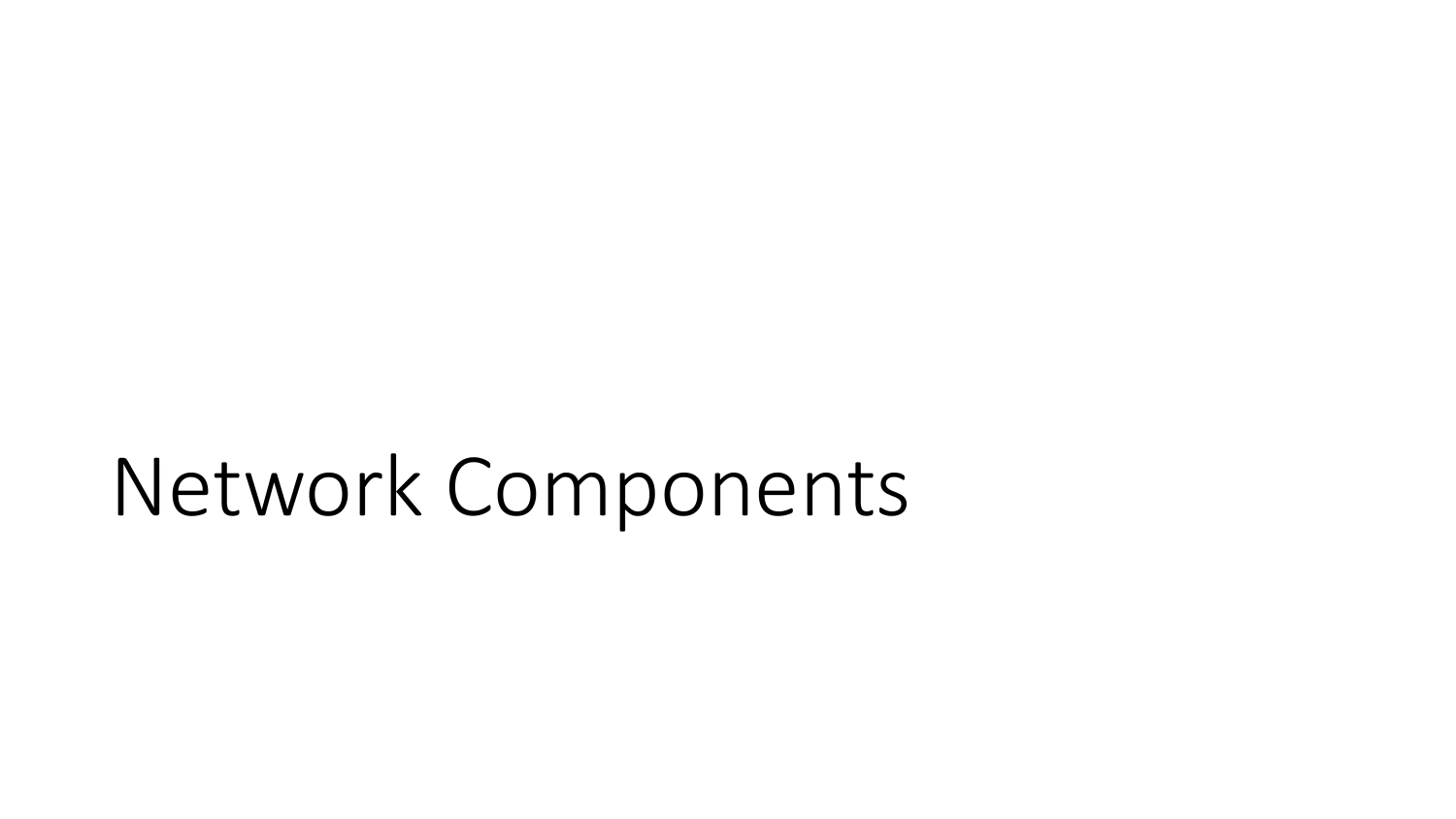#### Parts of a Network

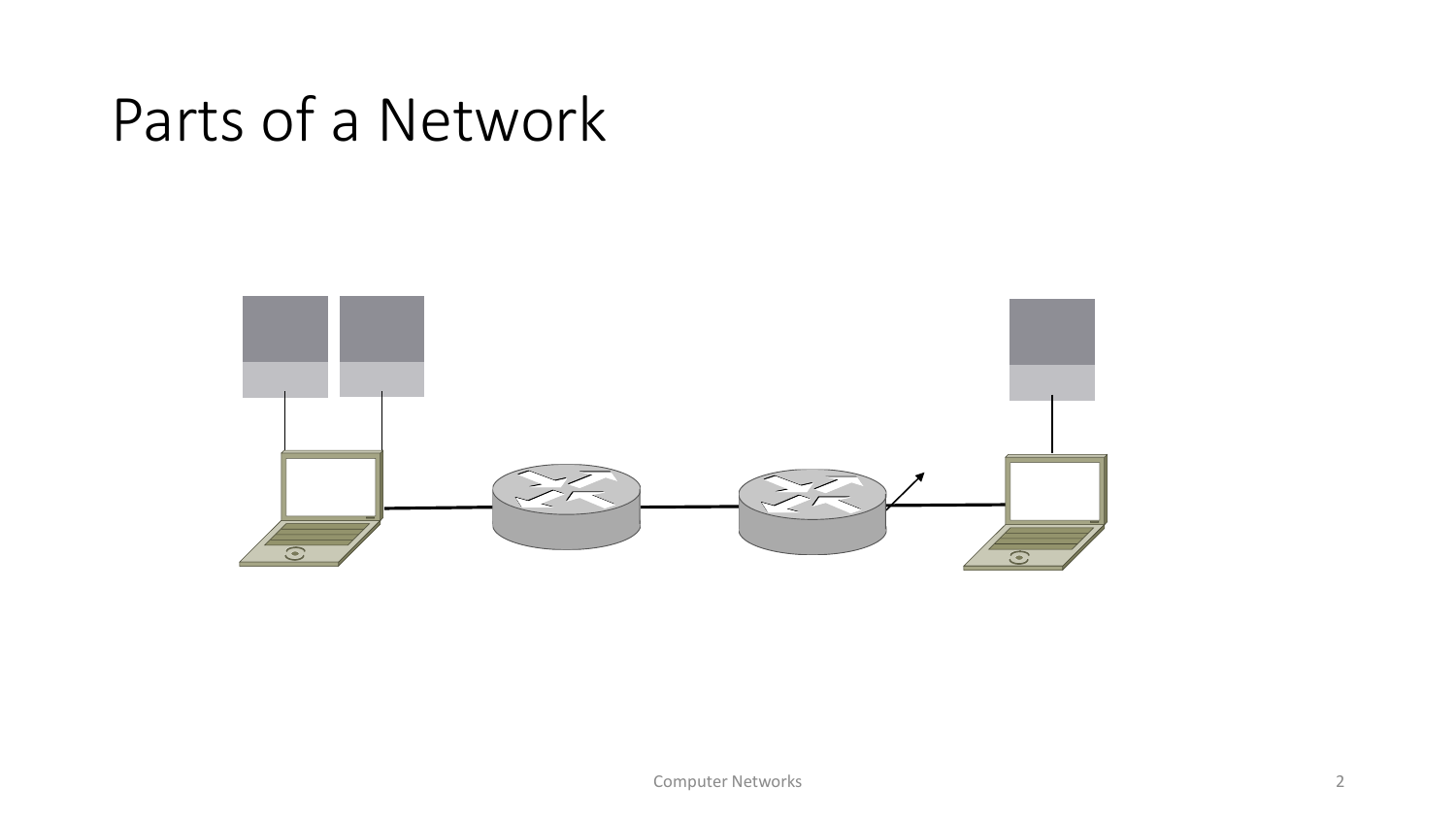#### Parts of a Network

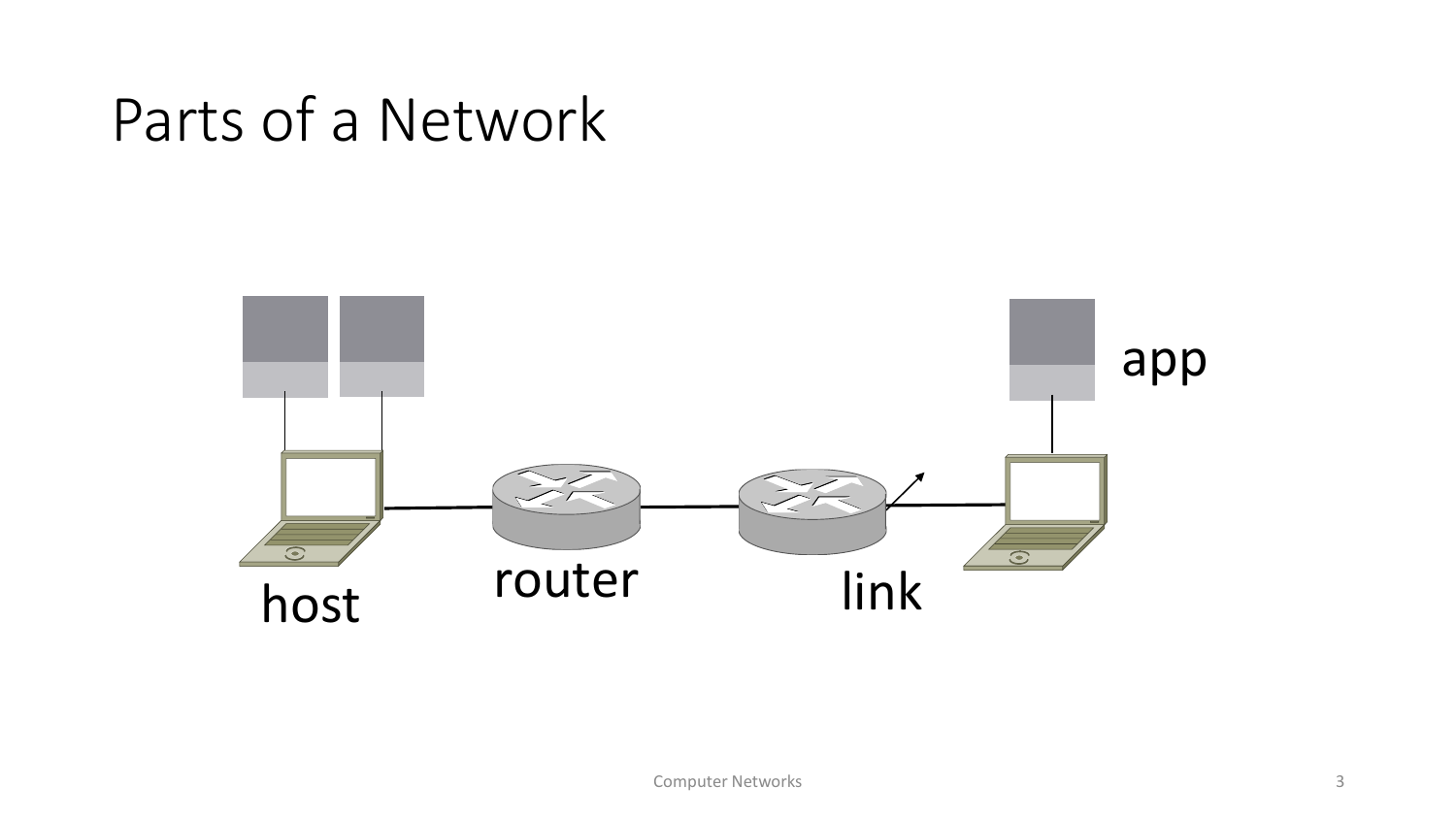#### Component Names

| <b>Component</b>                                        | <b>Function</b>                  | <b>Example</b>                   |
|---------------------------------------------------------|----------------------------------|----------------------------------|
| Application, or app, user                               | Uses the network                 | Skype, iTunes, Amazon            |
| Host, or end-system, edge<br>device, node, source, sink | Supports apps                    | Laptop, mobile, desktop          |
| Router, or switch, node,<br>hub, intermediate system    | Relays messages<br>between links | Access point, cable/DSL<br>modem |
| Link, or channel                                        | <b>Connects nodes</b>            | Wires, wireless                  |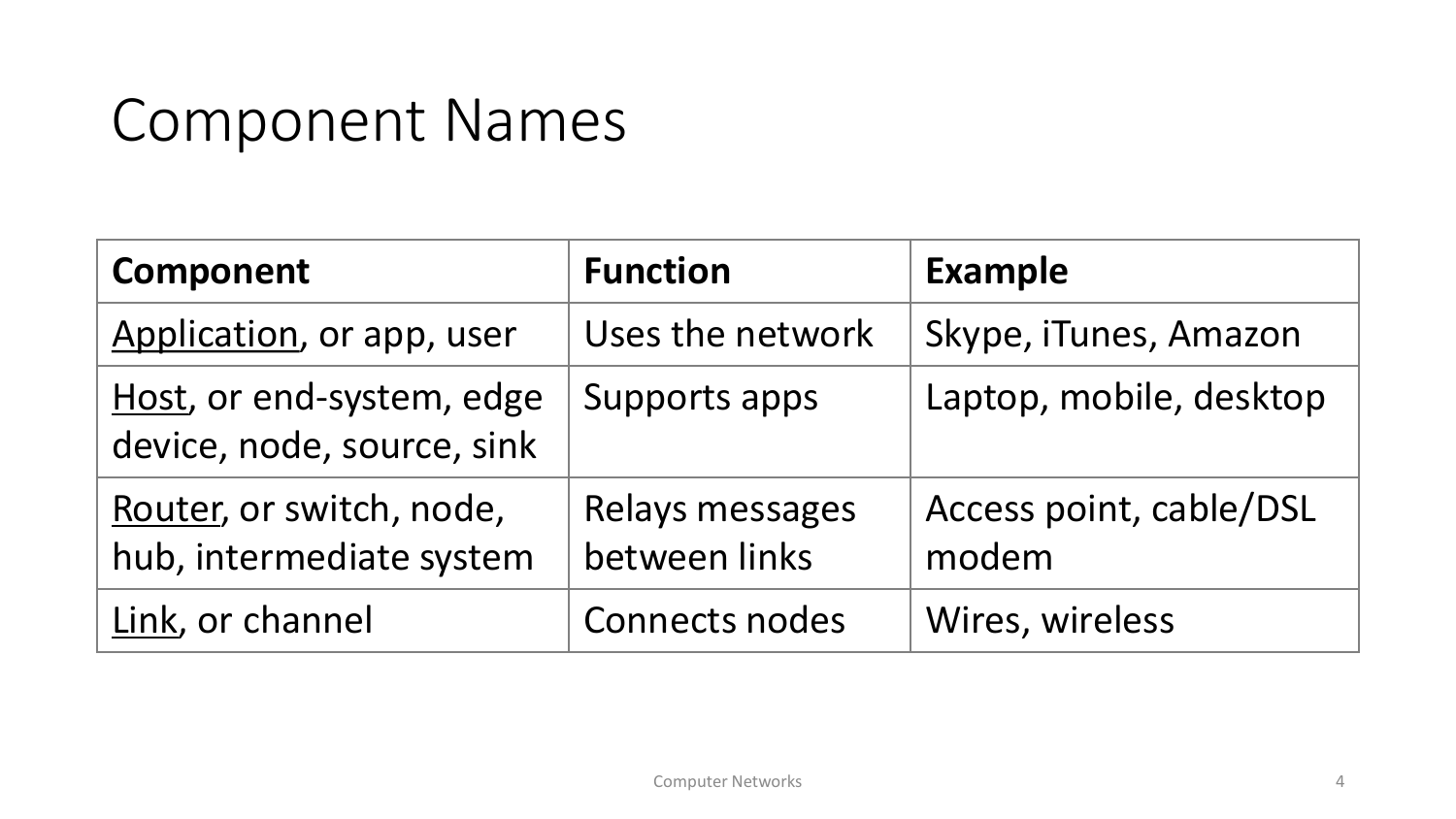#### Parts of a Network

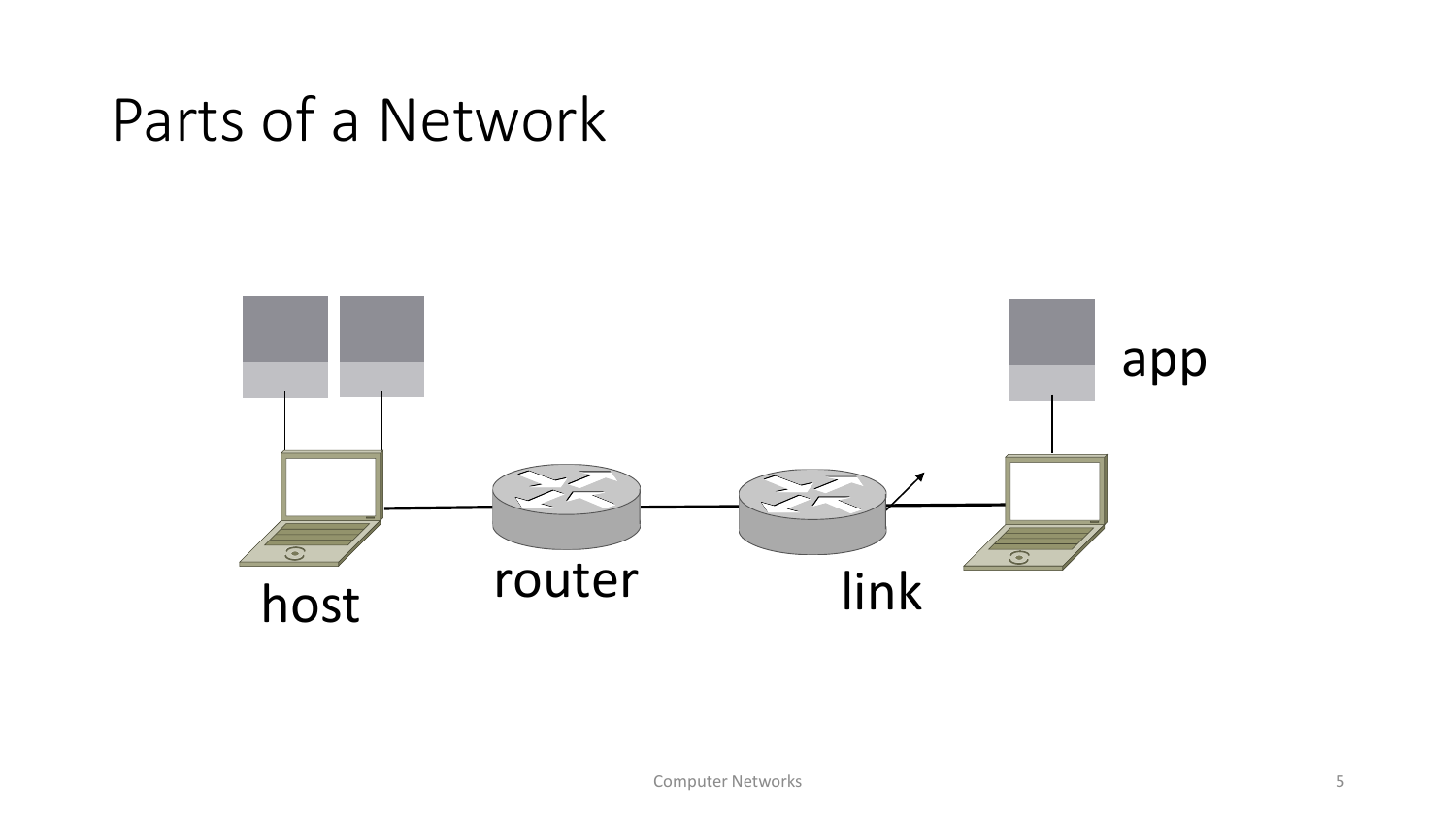#### Parts of a Network

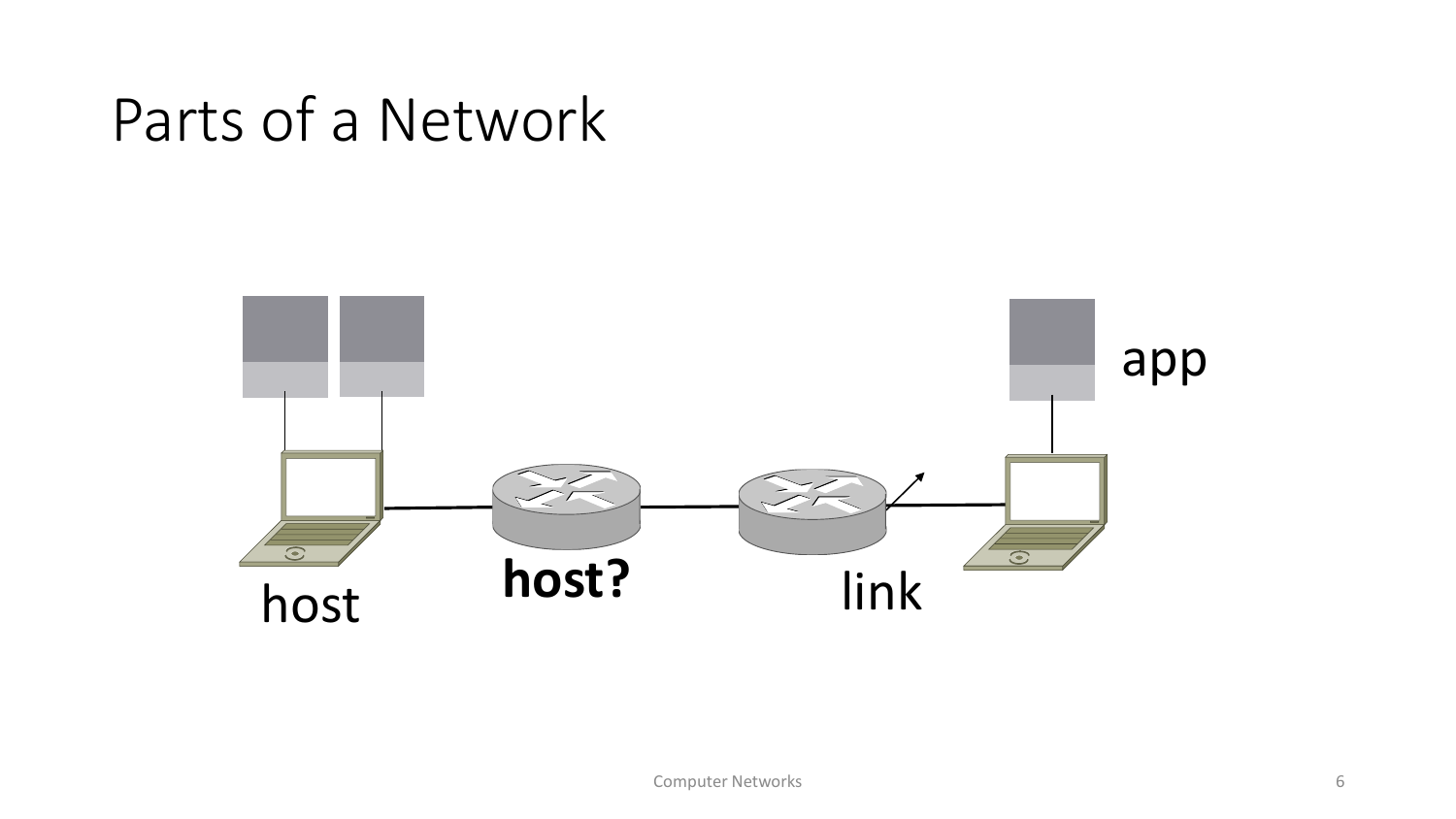# Types of Links

- **Full-duplex** • **Bidirectional**
- · Half-duplex
	- Bidirectional
- Simplex
	- unidirectional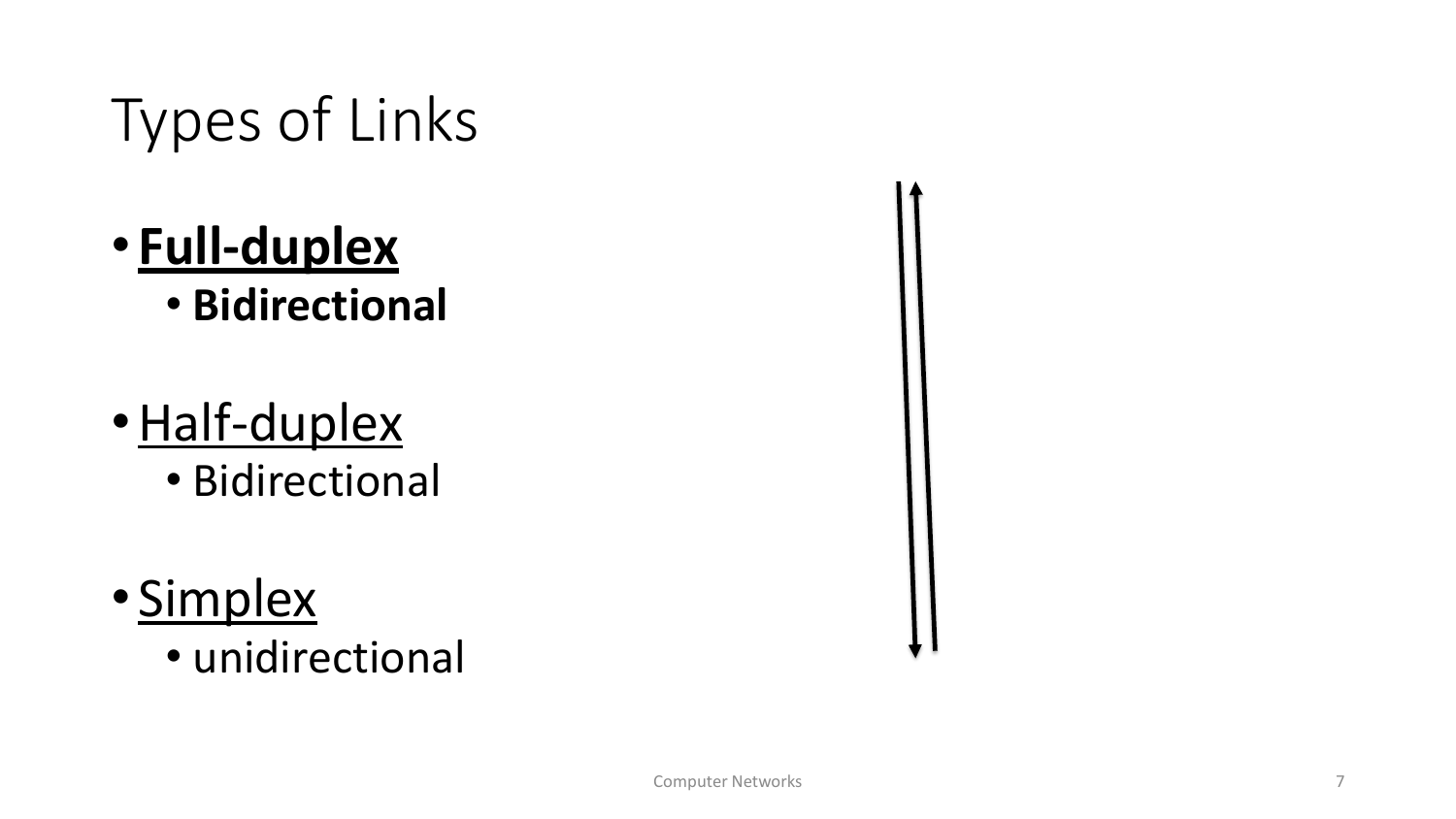# Types of Links

- Full-duplex • Bidirectional
- •**Half-duplex**
	- **Bidirectional**
- Simplex
	- unidirectional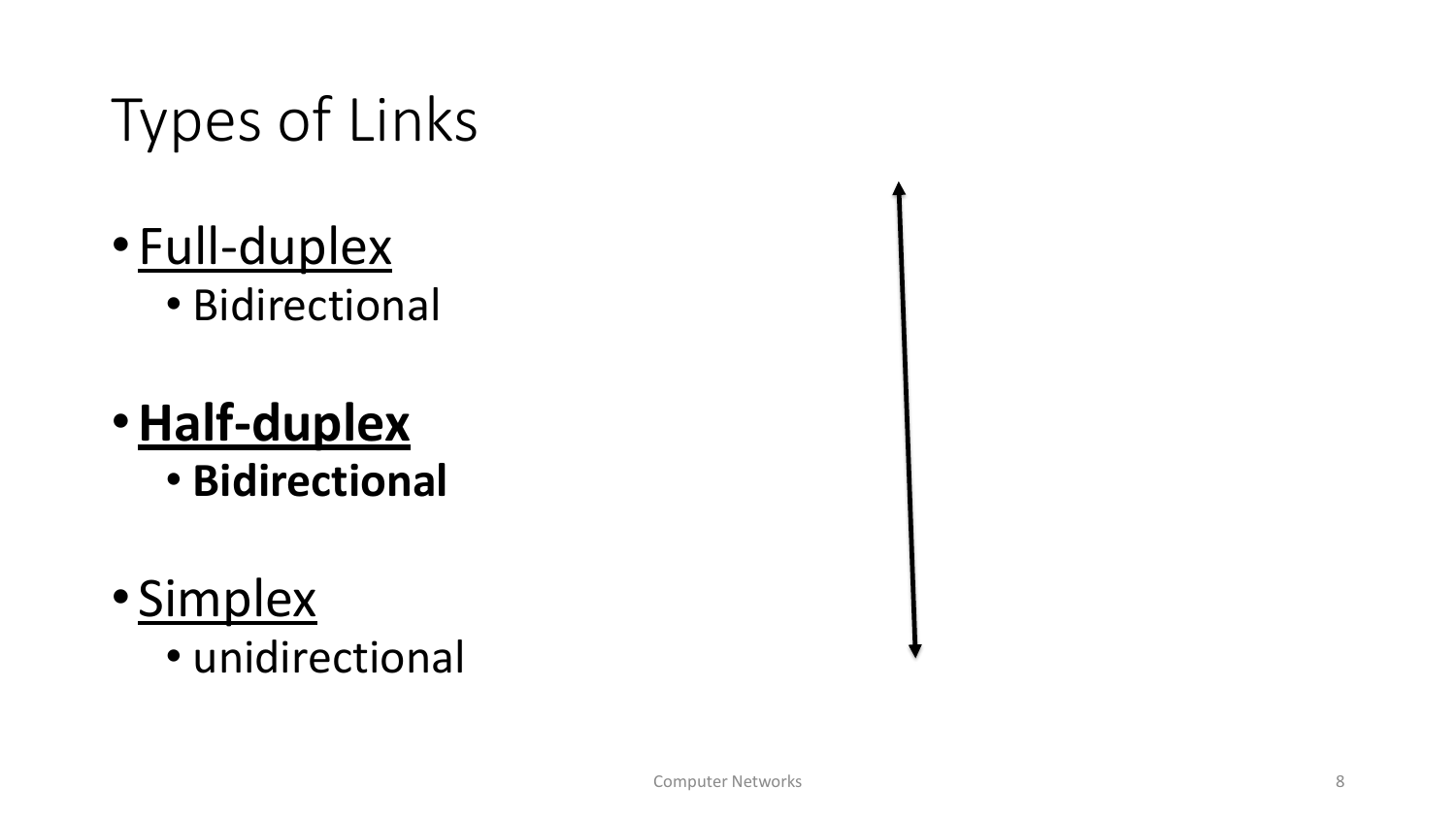# Types of Links

- Full-duplex • Bidirectional
- 
- · Half-duplex
	- Bidirectional

#### • **Simplex**

• **unidirectional**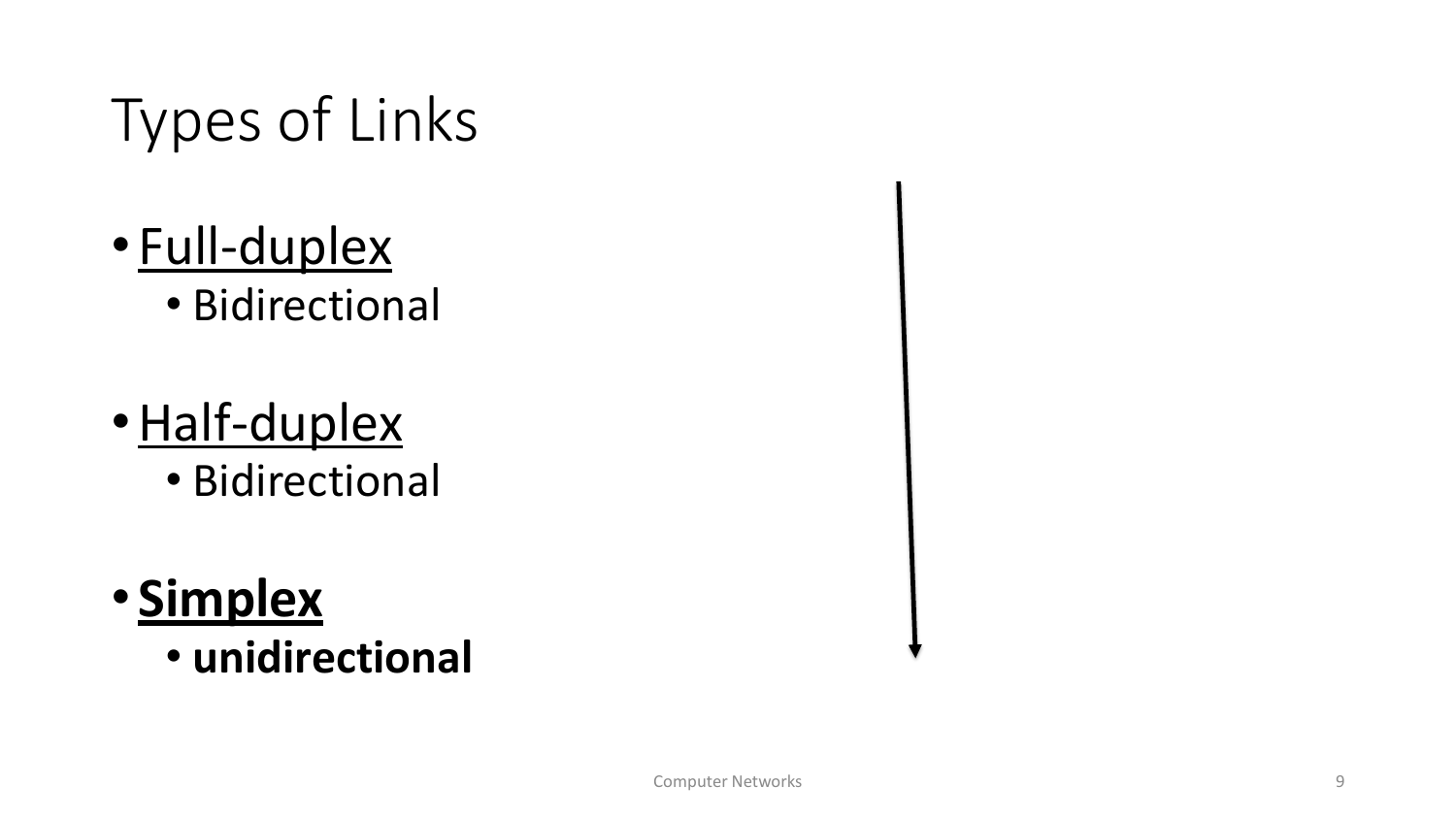#### Wireless Links

- Message is broadcast
	- Received by all nodes in range
	- Not a good fit with our model

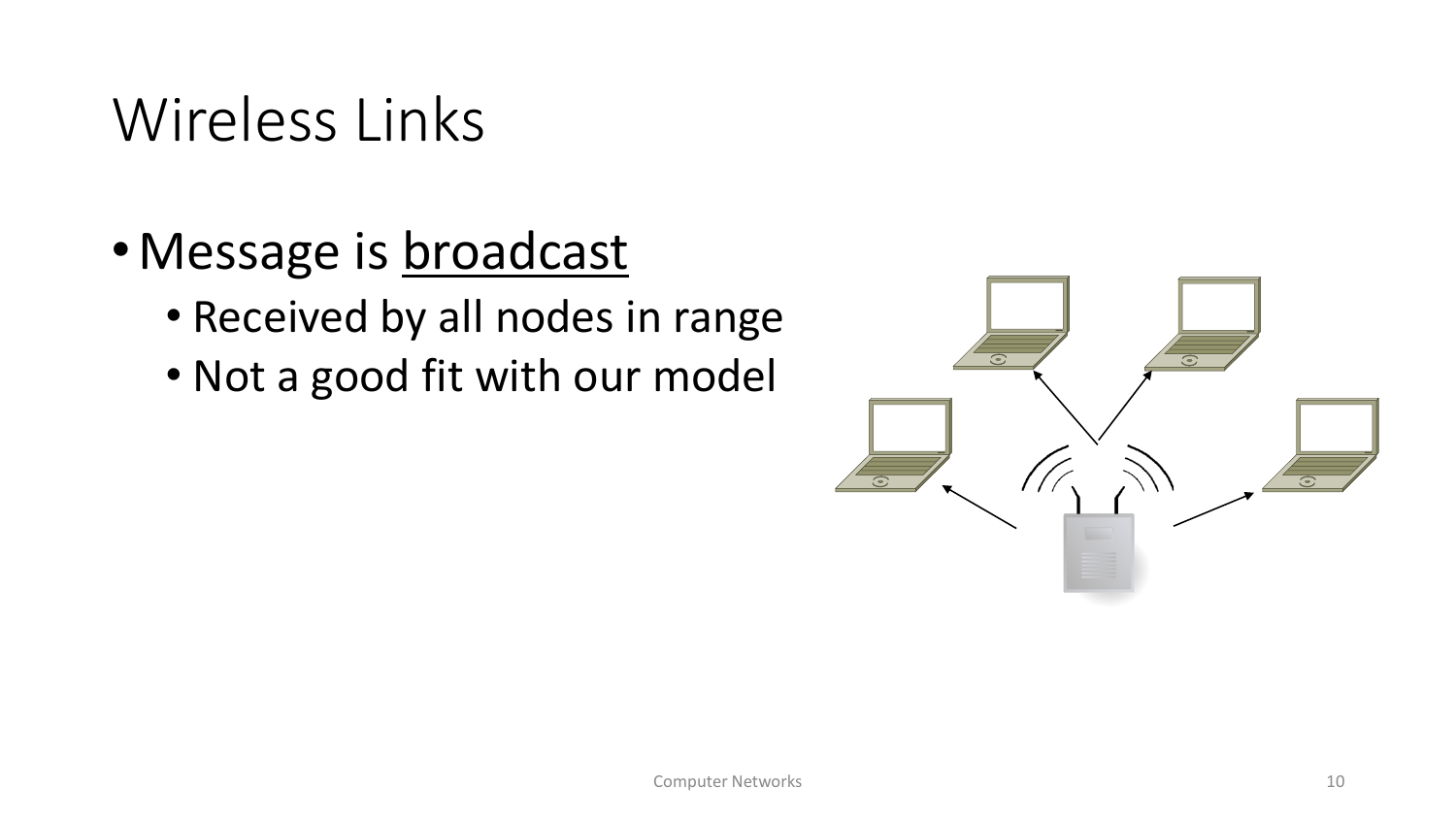# Wireless Links (2)

•Often show logical links • Not all possible connectivity

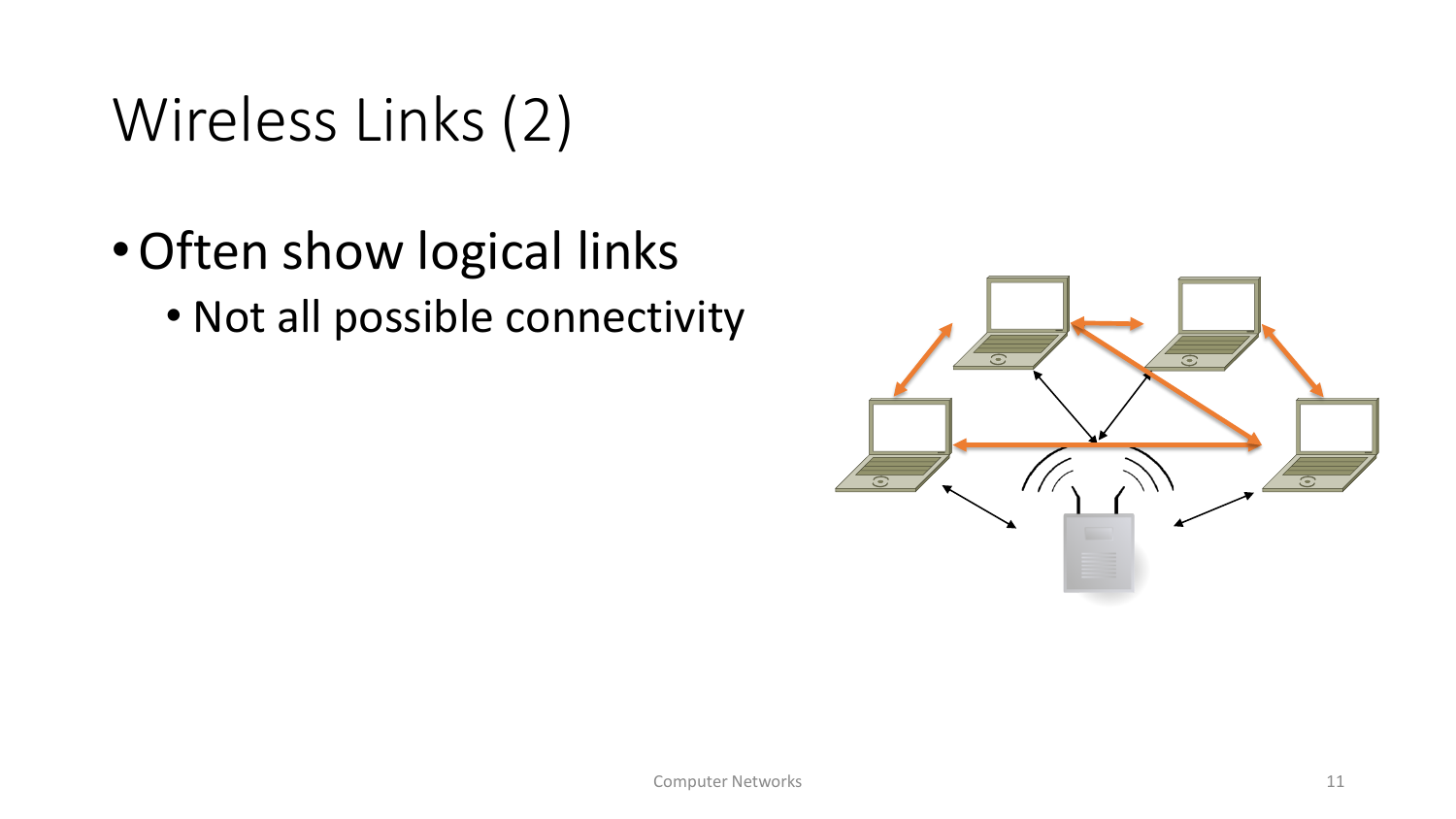#### A Small Network

#### •Connect a couple of computers



•Next, a large network …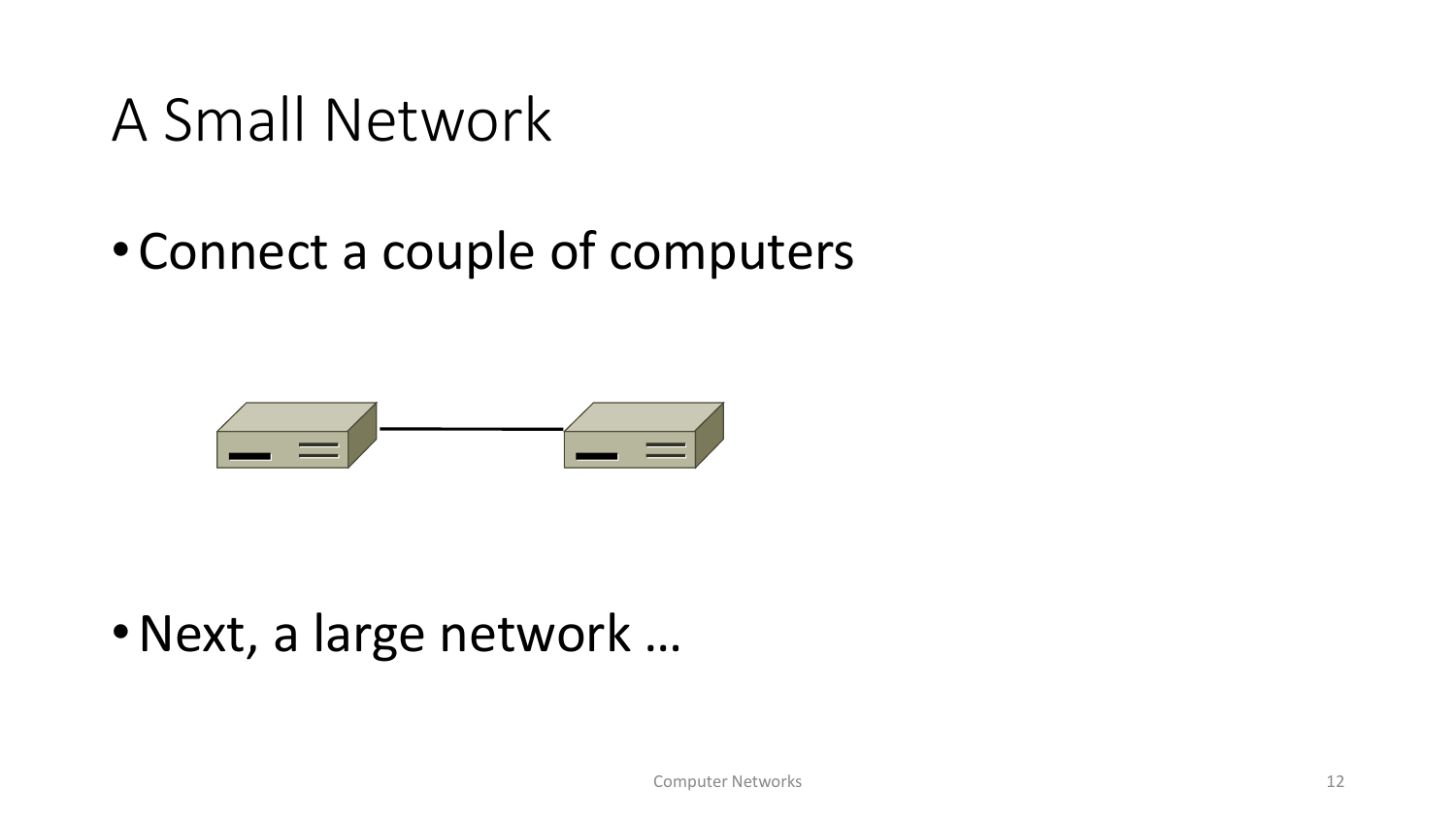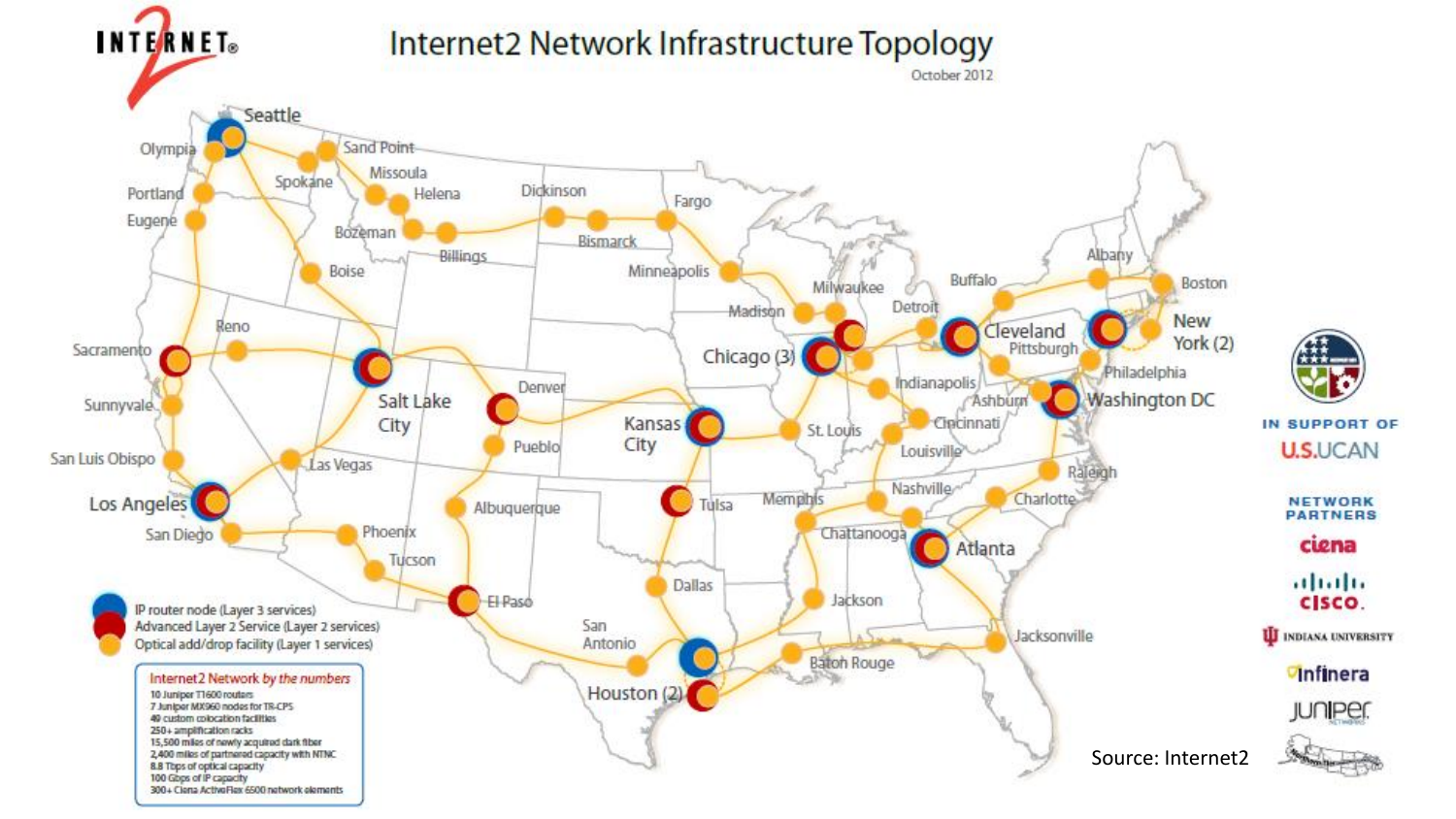#### Example Computer Networks?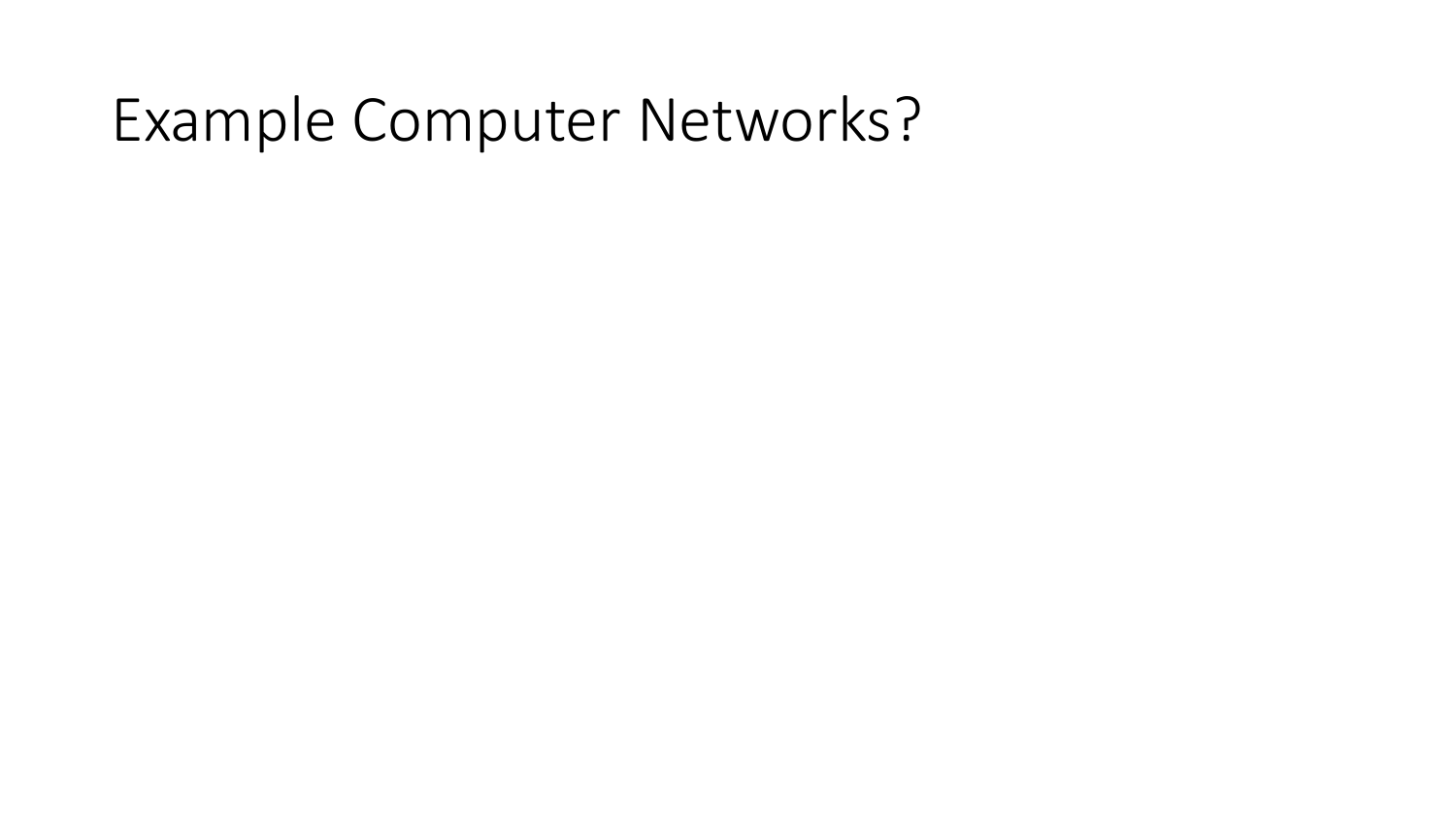# Example Computer Networks

- WiFi (802.11)
- Enterprise / Ethernet
- ISP (Internet Service Provider)
- Cable / DSL
- Mobile phone / cellular (2G, 3G, 4G)
- Bluetooth
- Telephone
- Satellite ...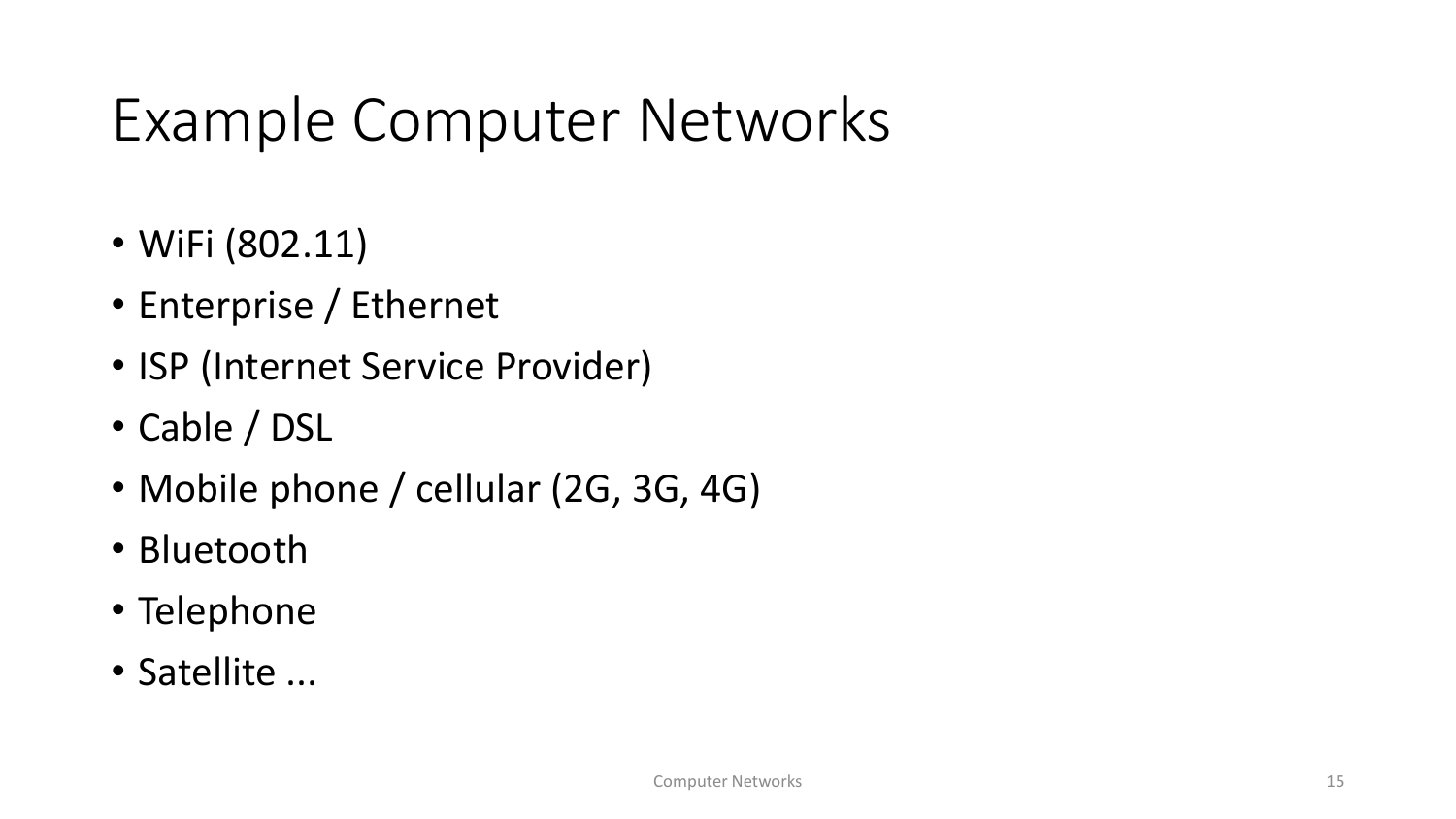### Computer network names by scale

| <b>Scale</b>    | Type                                   | <b>Example</b>            |
|-----------------|----------------------------------------|---------------------------|
| Vicinity        | <b>PAN</b> (Personal Area Network)     | Bluetooth (e.g., headset) |
| <b>Building</b> | <b>LAN (Local Area Network)</b>        | WiFi, Ethernet            |
| City            | <b>MAN</b> (Metropolitan Area Network) | Cable, DSL                |
| Country         | <b>WAN</b> (Wide Area Network)         | Large ISP                 |
| <b>Planet</b>   | The Internet (network of all networks) | The Internet!             |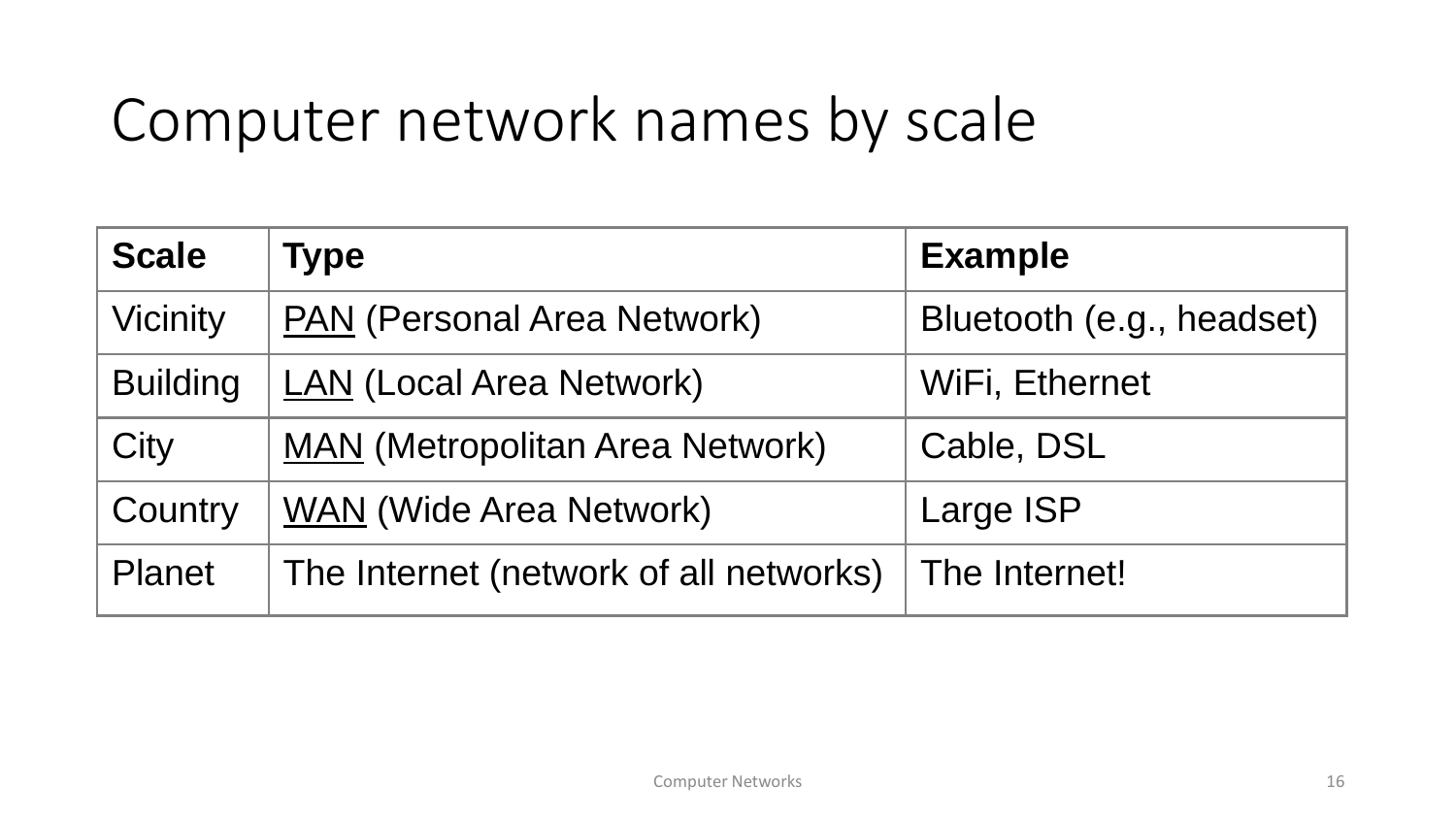#### Internetworks

• An internetwork, or internet, is what you get when you join networks together

• Just another network

• The Internet (capital "I") is the internet we all use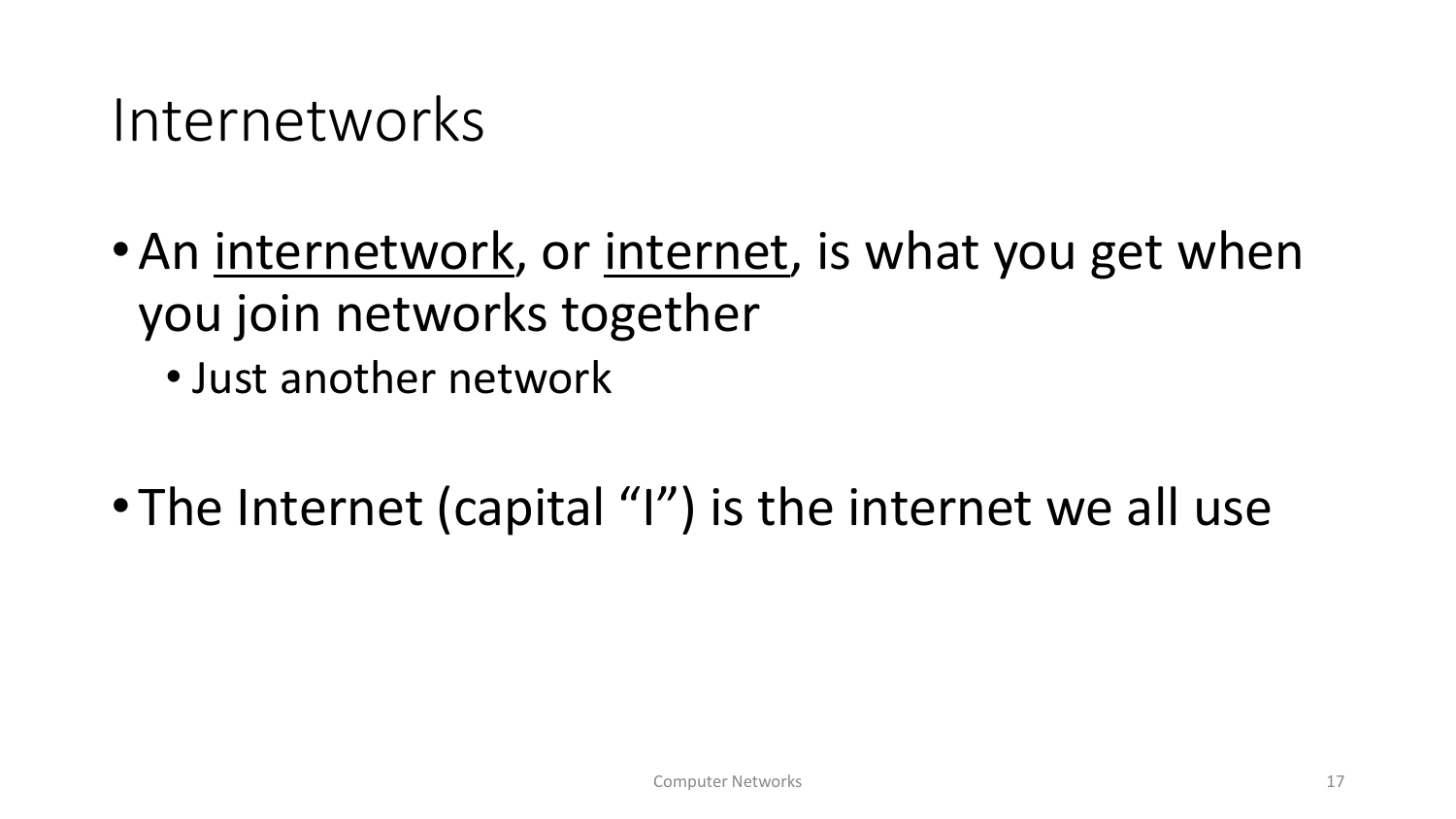#### Network Boundaries

•What part is the "network"?

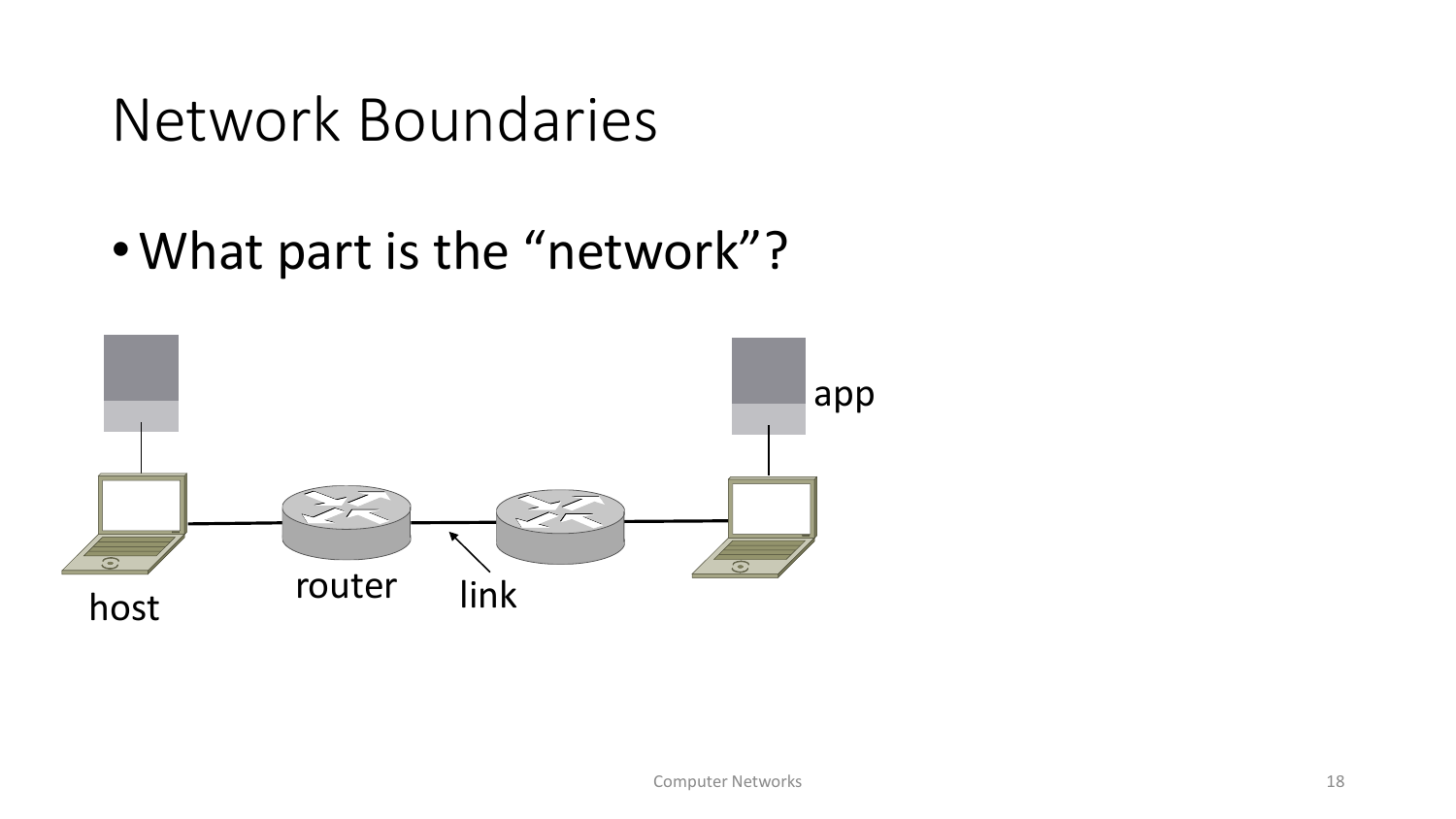#### Network Boundaries (2)

•What part represents an "ISP"?

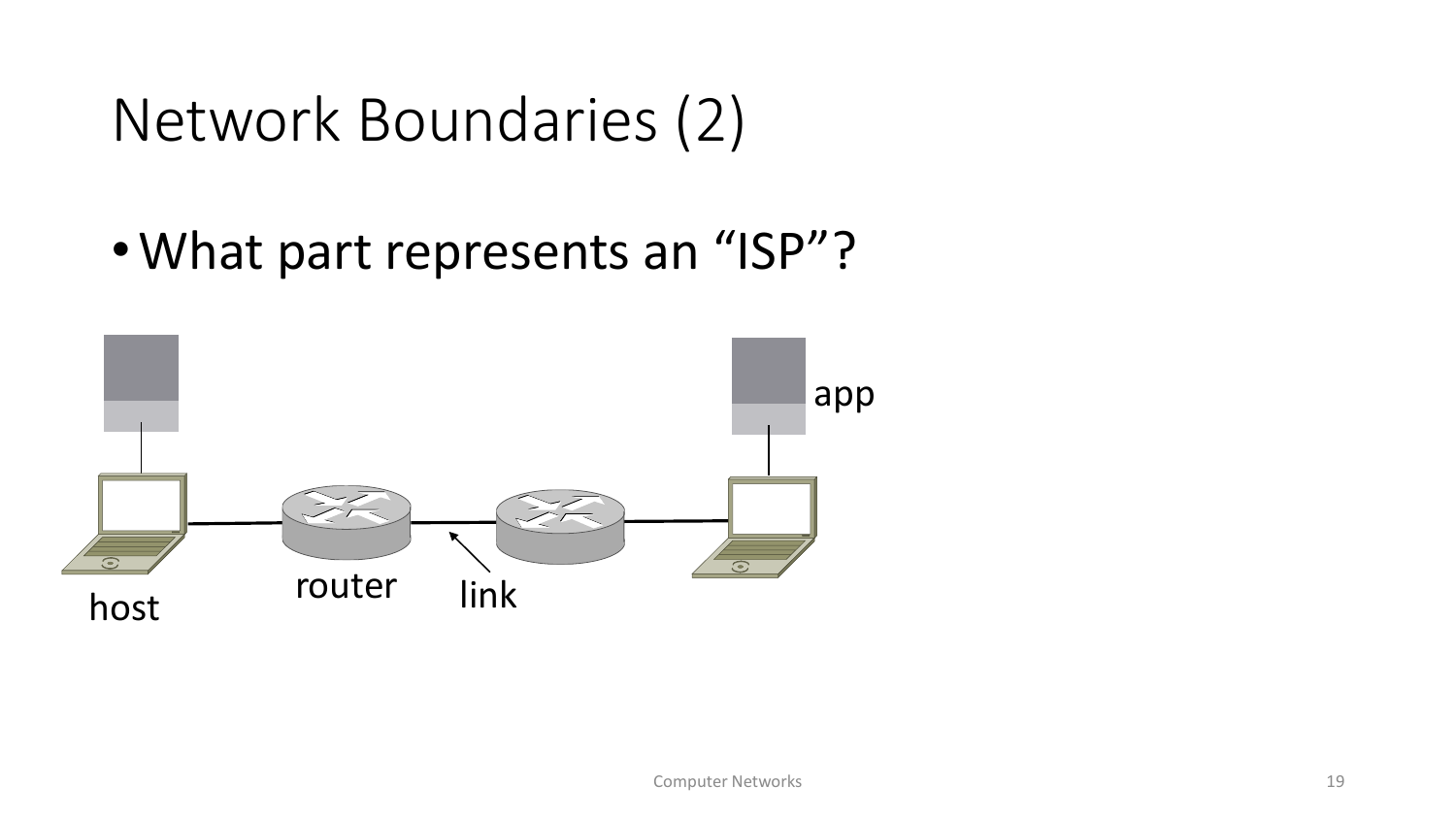#### Network Boundaries (3)

•Cloud as a generic network

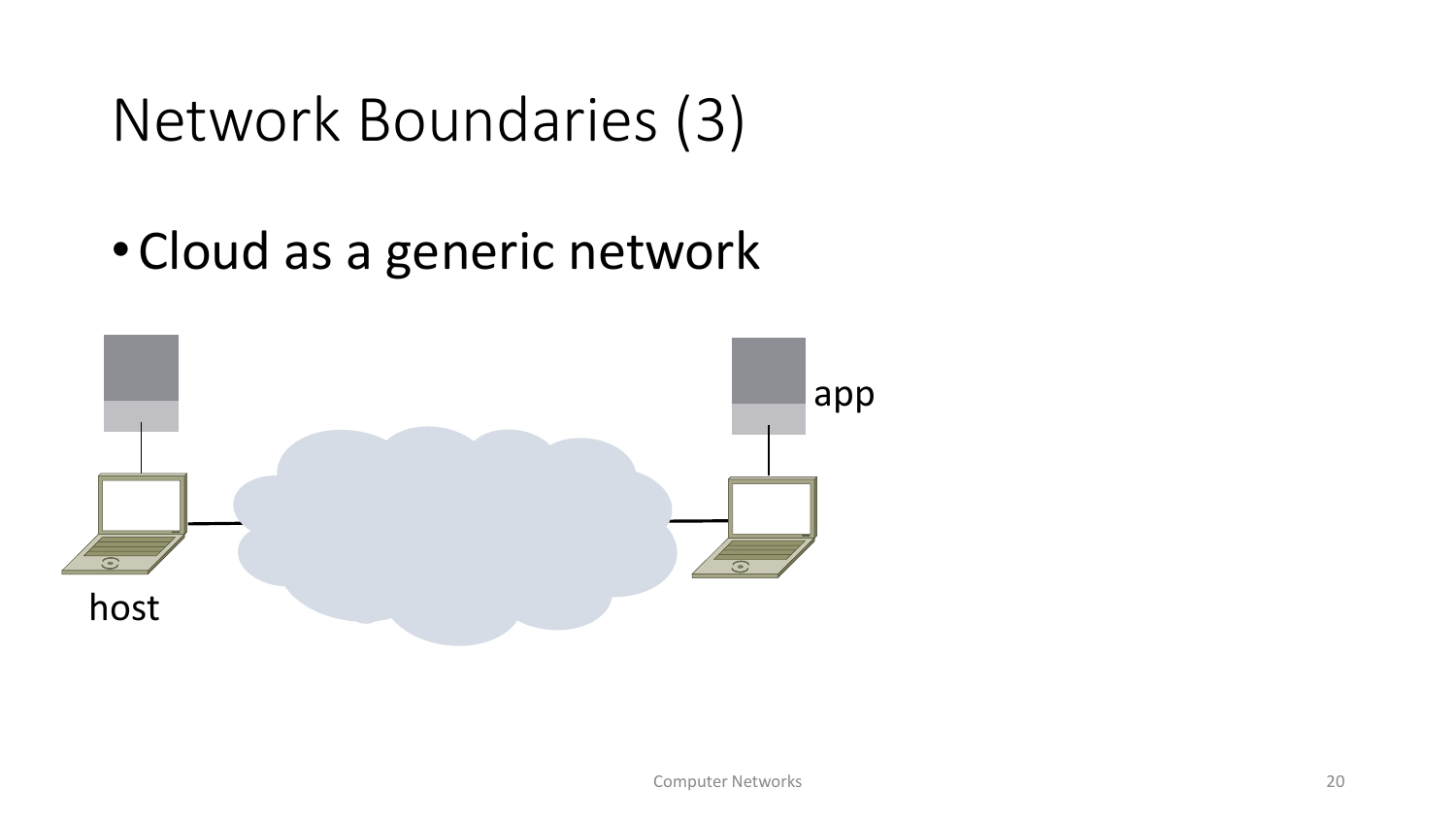### Key Interfaces

•Between (1) apps and network, and (2) network components

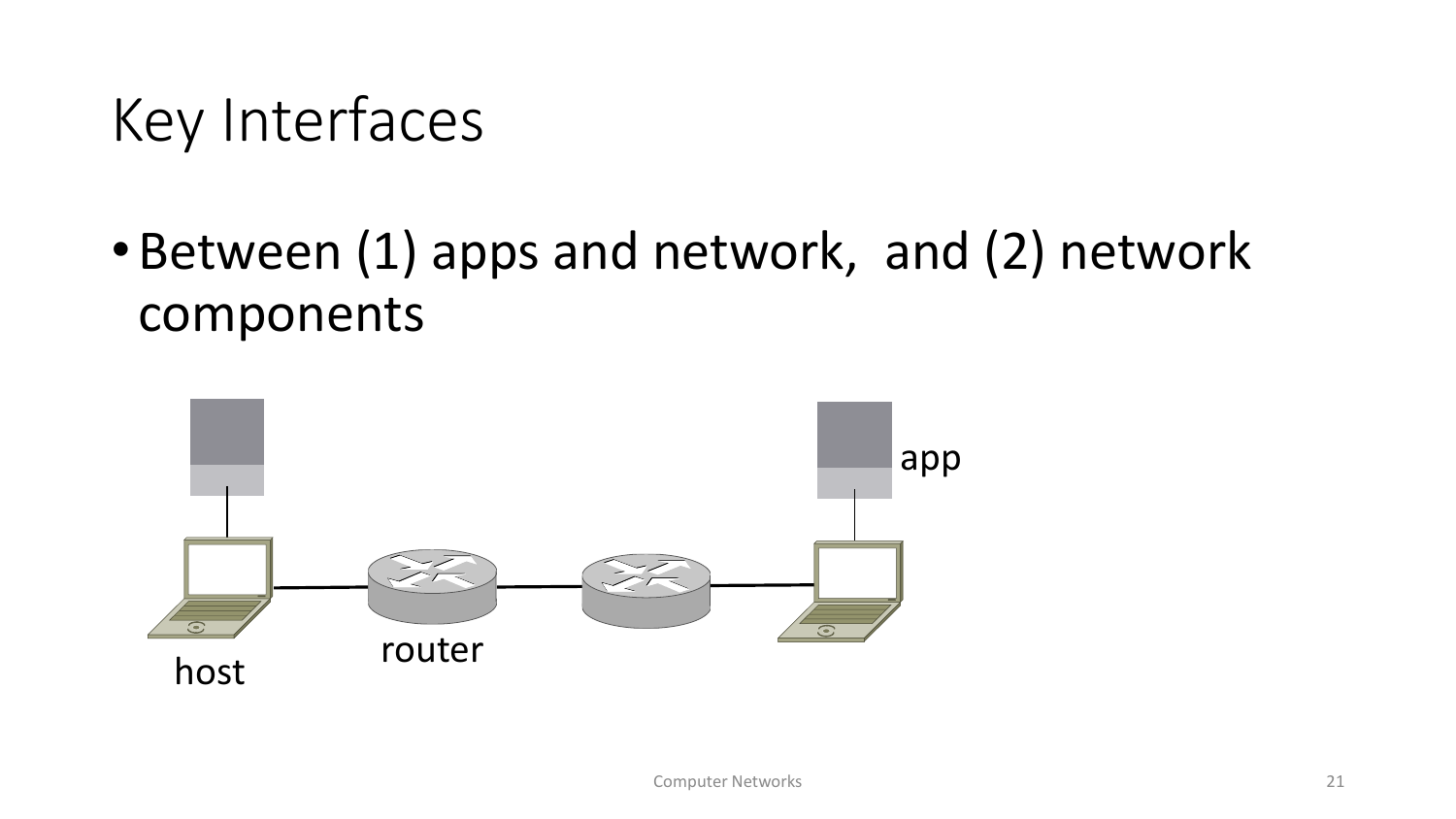#### What API should networks provide?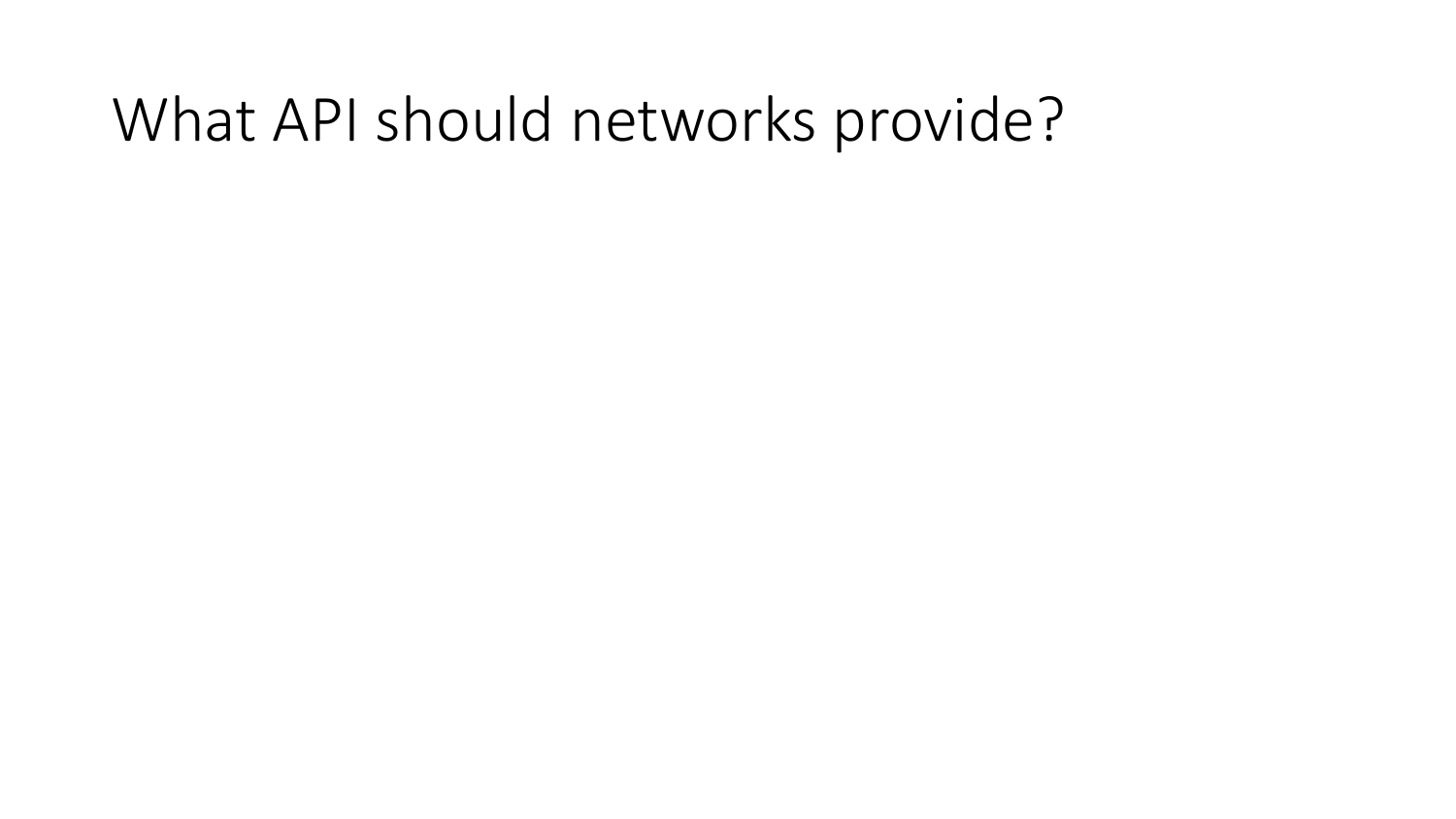# Networks Need Modularity

- The network does much for apps:
	- Make and break connections
	- Find a path through the network
	- Transfers information reliably
	- Transfers arbitrary length information
	- Send as fast as the network allows
	- Shares bandwidth among users
	- Secures information in transit
	- Lets many new hosts be added

• …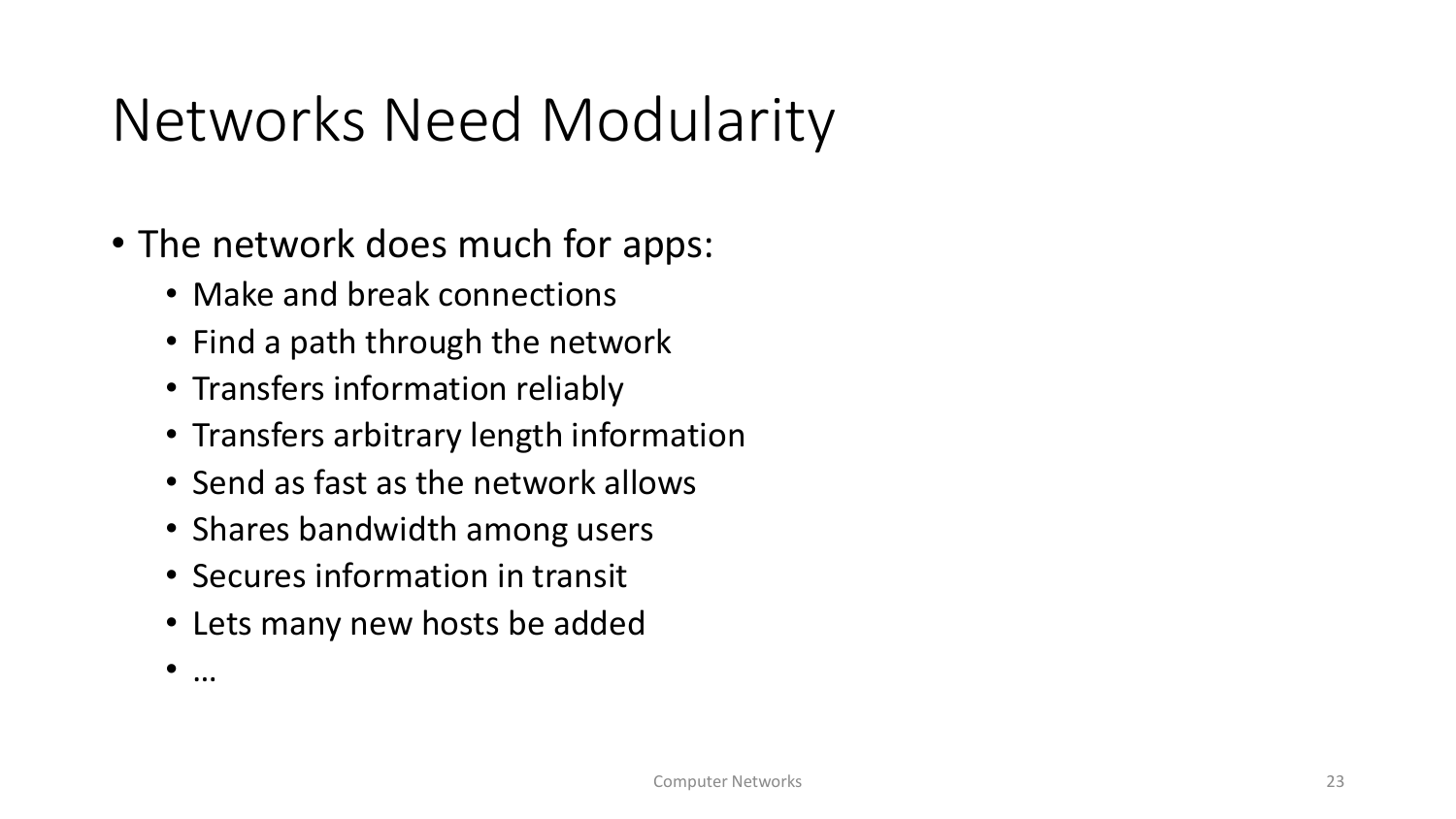# Networks Need Modularity

• The network does much for apps:

 $\mathbf{r}$  $\bullet$  We need a form of modularity, to help • Transfers arbitrary length information  $\sum_{N\in\mathbb{Z}}$  manage complexity  $\sum_{N\in\mathbb{Z}}$ and support reuse

• Lets many new hosts be added

 $\bullet$  . . . .

• Secures information in transit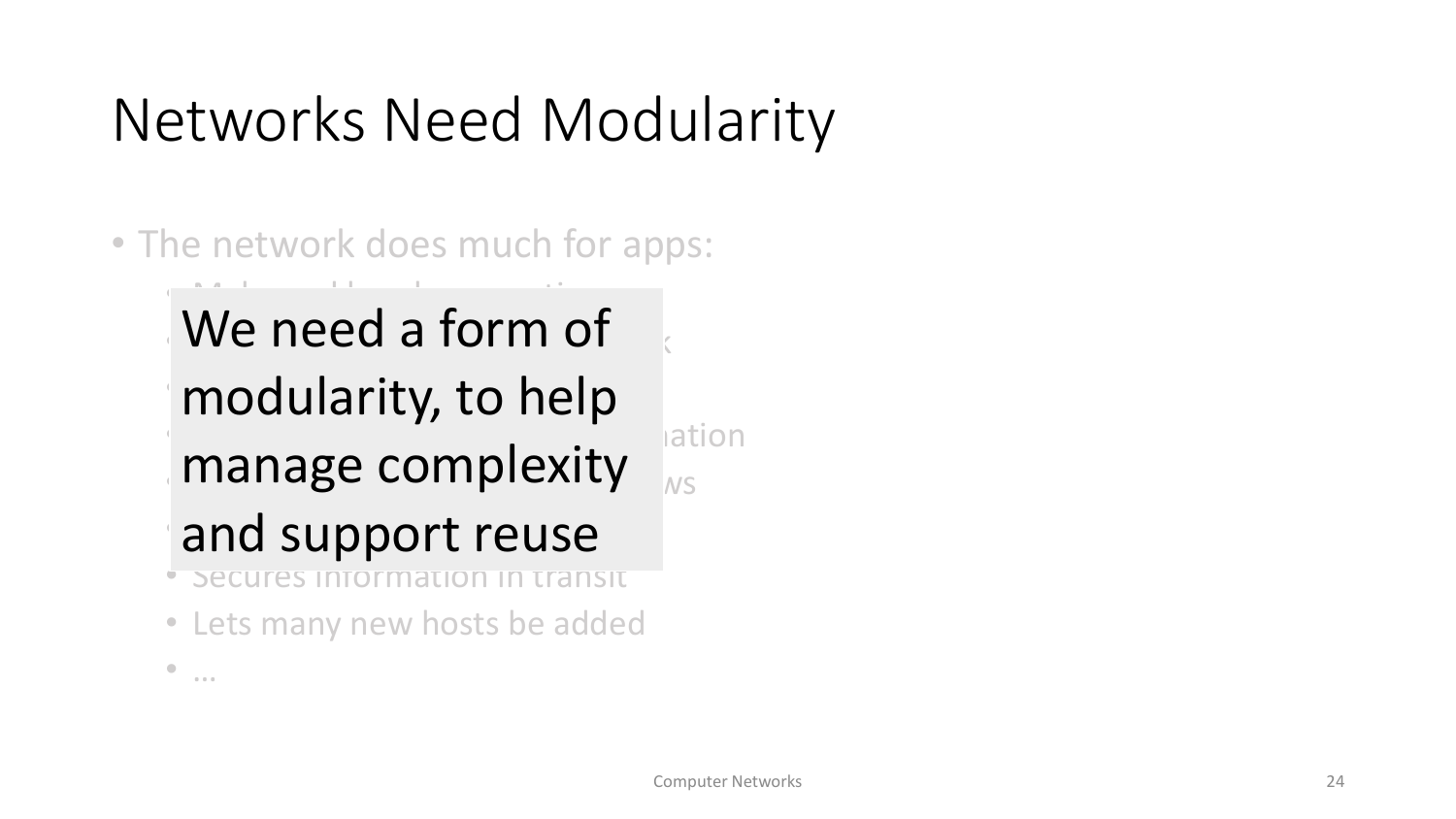### Protocols and Layers

- Protocols and layering is the main structuring method used to divide up network functionality
	- Each instance of a protocol talks virtually to its peer using the protocol
	- Each instance of a protocol uses only the services of the lower layer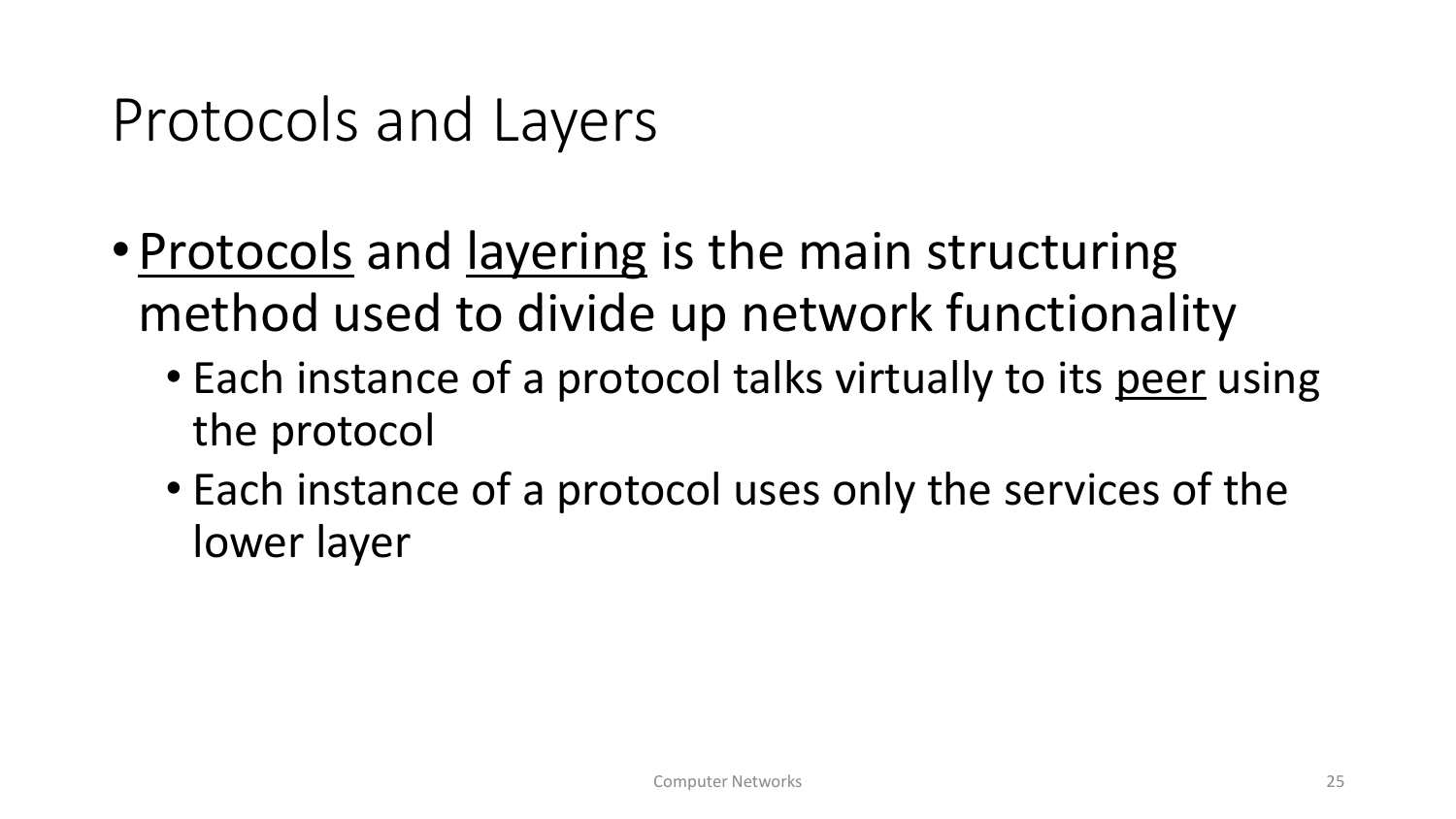## Protocols and Layers (2)

• Protocols are horizontal, layers are vertical

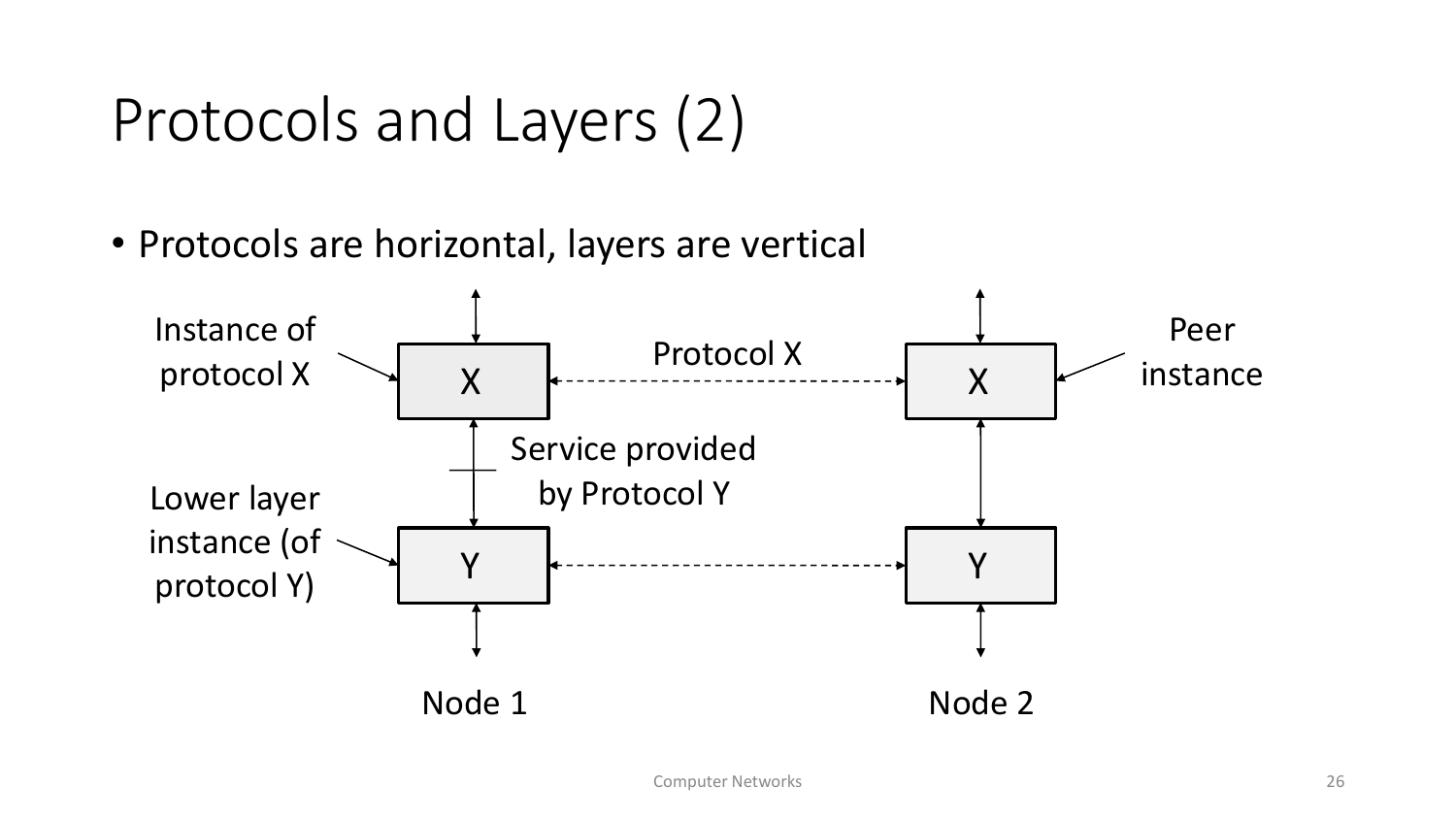#### Protocols and Layers (3)

• Set of protocols in use is called a protocol stack



Computer Networks 27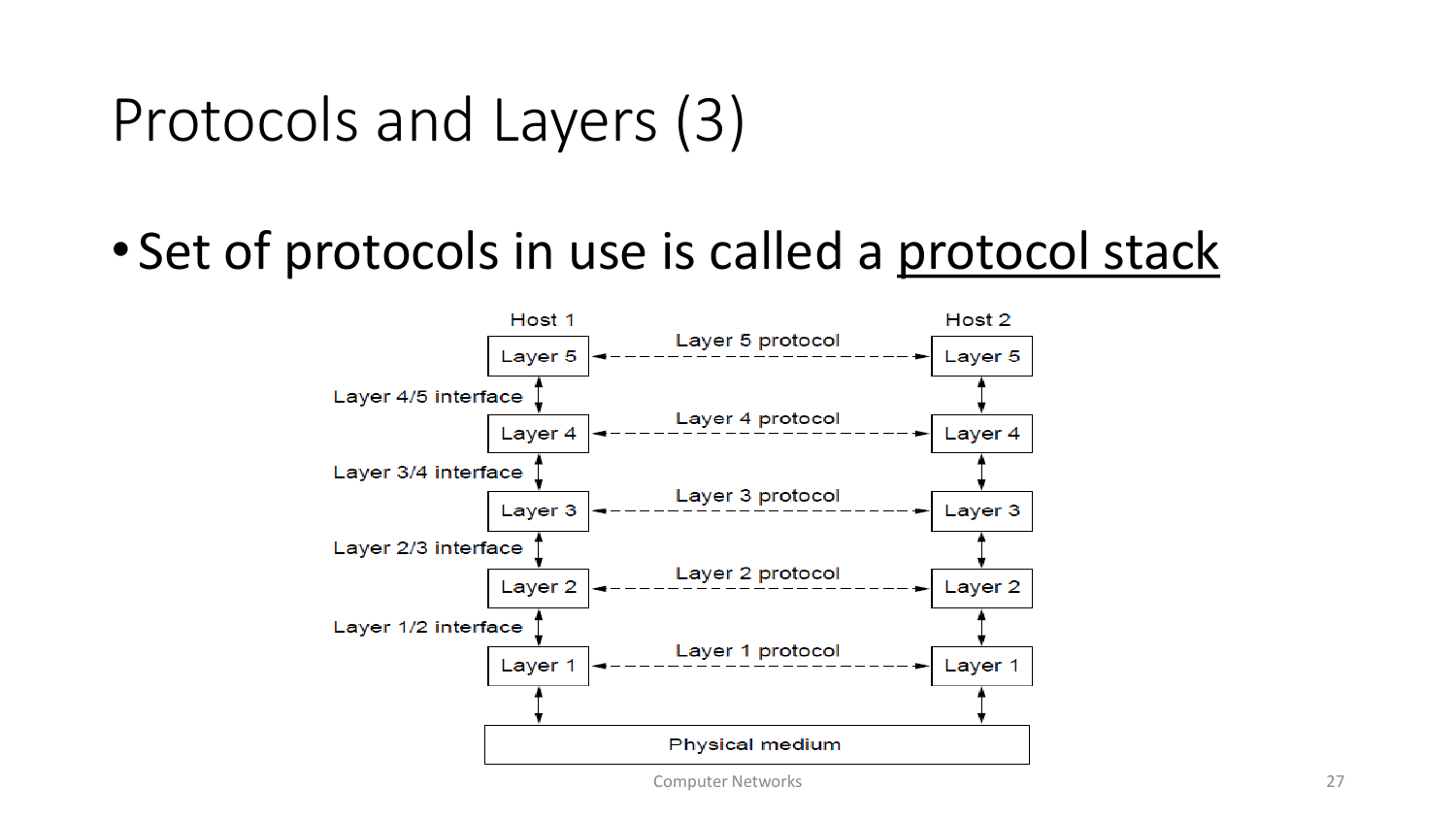# Protocols and Layers (4)

- Protocols you've probably heard of:
	- TCP, IP, 802.11, Ethernet, HTTP, SSL, DNS, … and many more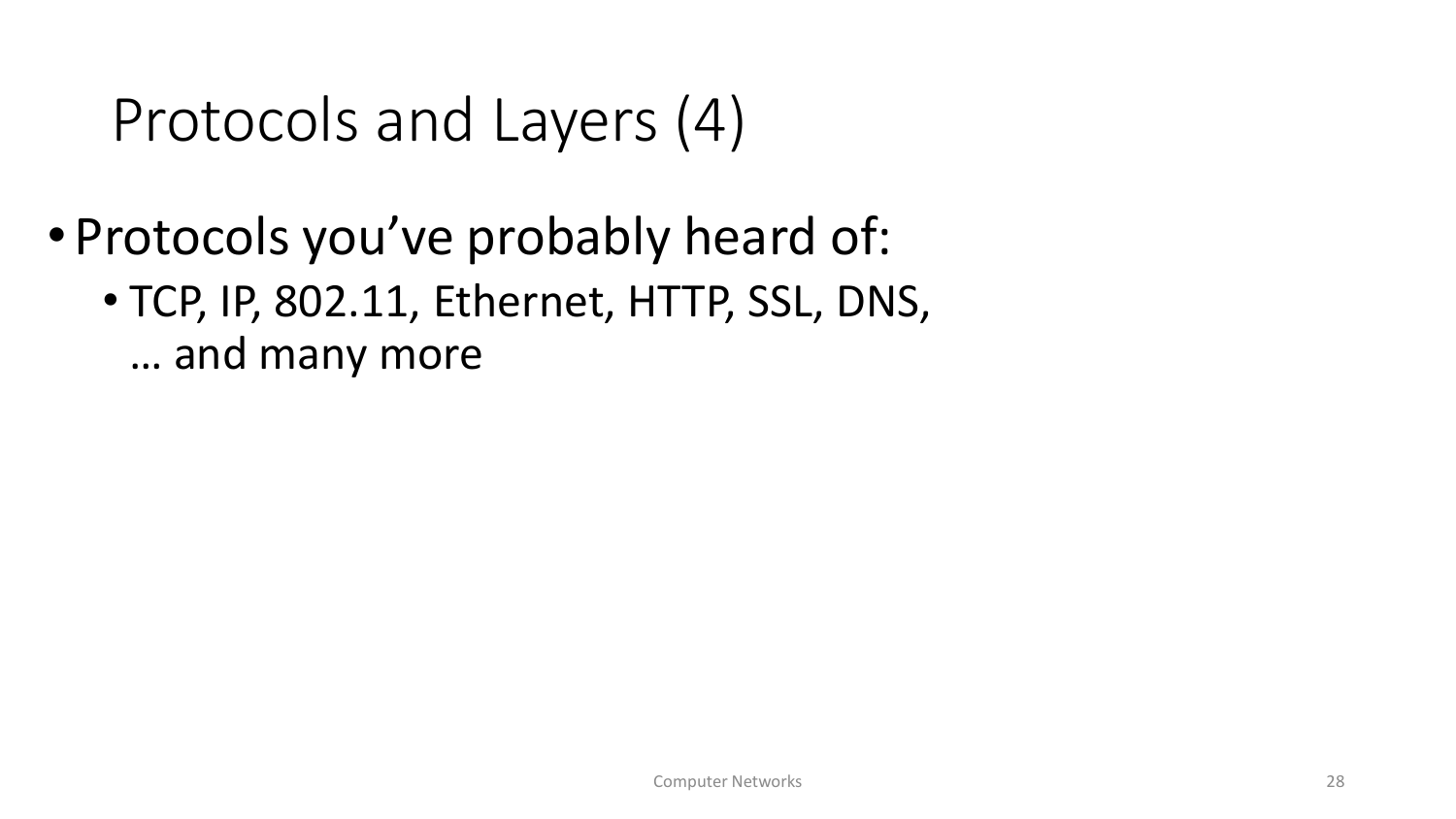# Protocols and Layers (5)

- Protocols you've probably heard of:
	- TCP, IP, 802.11, Ethernet, HTTP, SSL, DNS, … and many more
- •An example protocol stack
	- Used by a web browser on a host that is wirelessly connected to the Internet

| <b>Browser</b> |
|----------------|
| <b>HTTP</b>    |
| <b>TCP</b>     |
| IP             |
| 802.11         |
|                |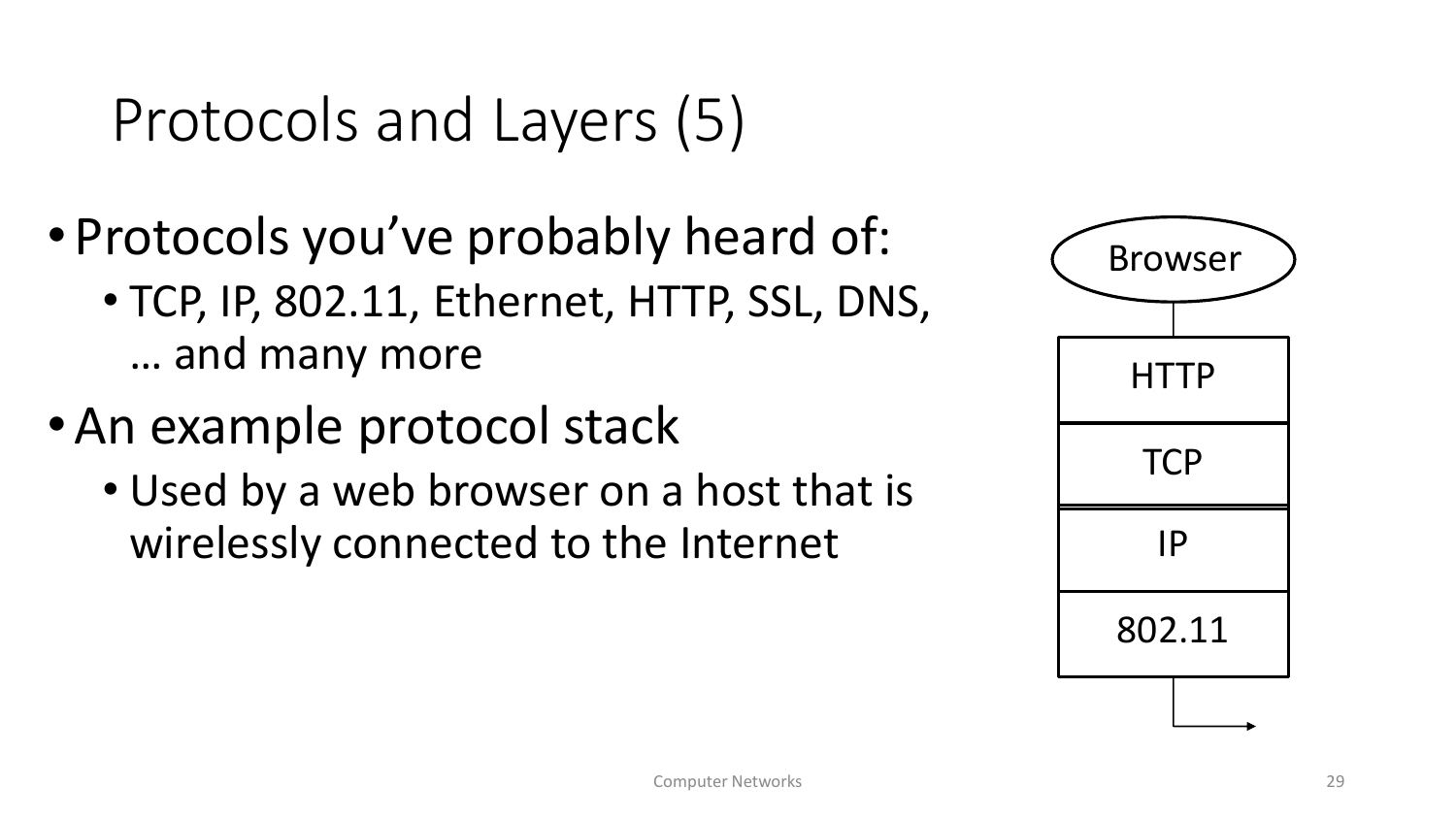### Encapsulation

- Encapsulation is the mechanism used to effect protocol layering
	- Lower layer wraps higher layer content, adding its own information to make a new message for delivery
	- Like sending a letter in an envelope; postal service doesn't look inside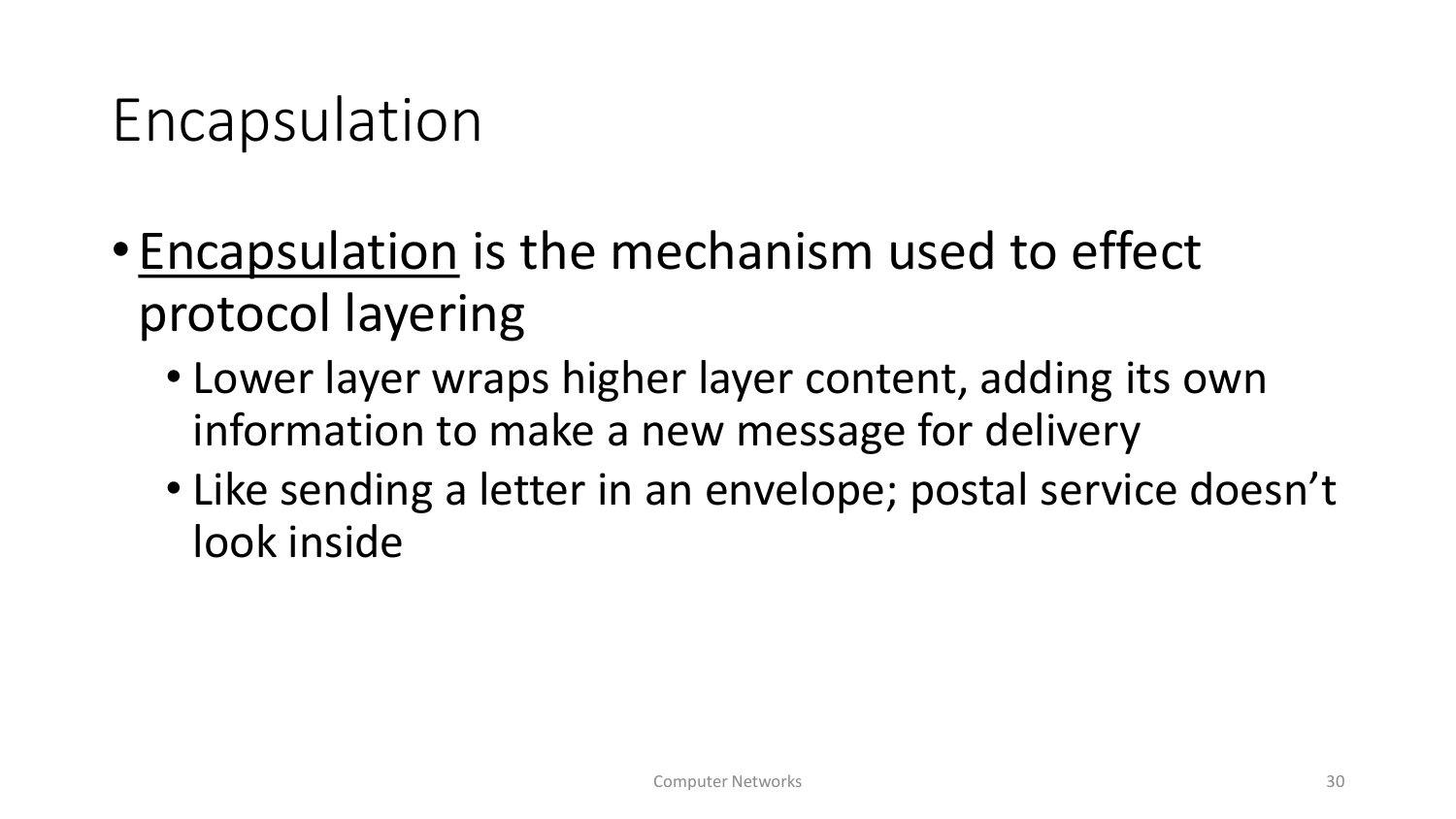Encapsulation (2)

- •Message "on the wire" begins to look like an onion
	- Lower layers are outermost



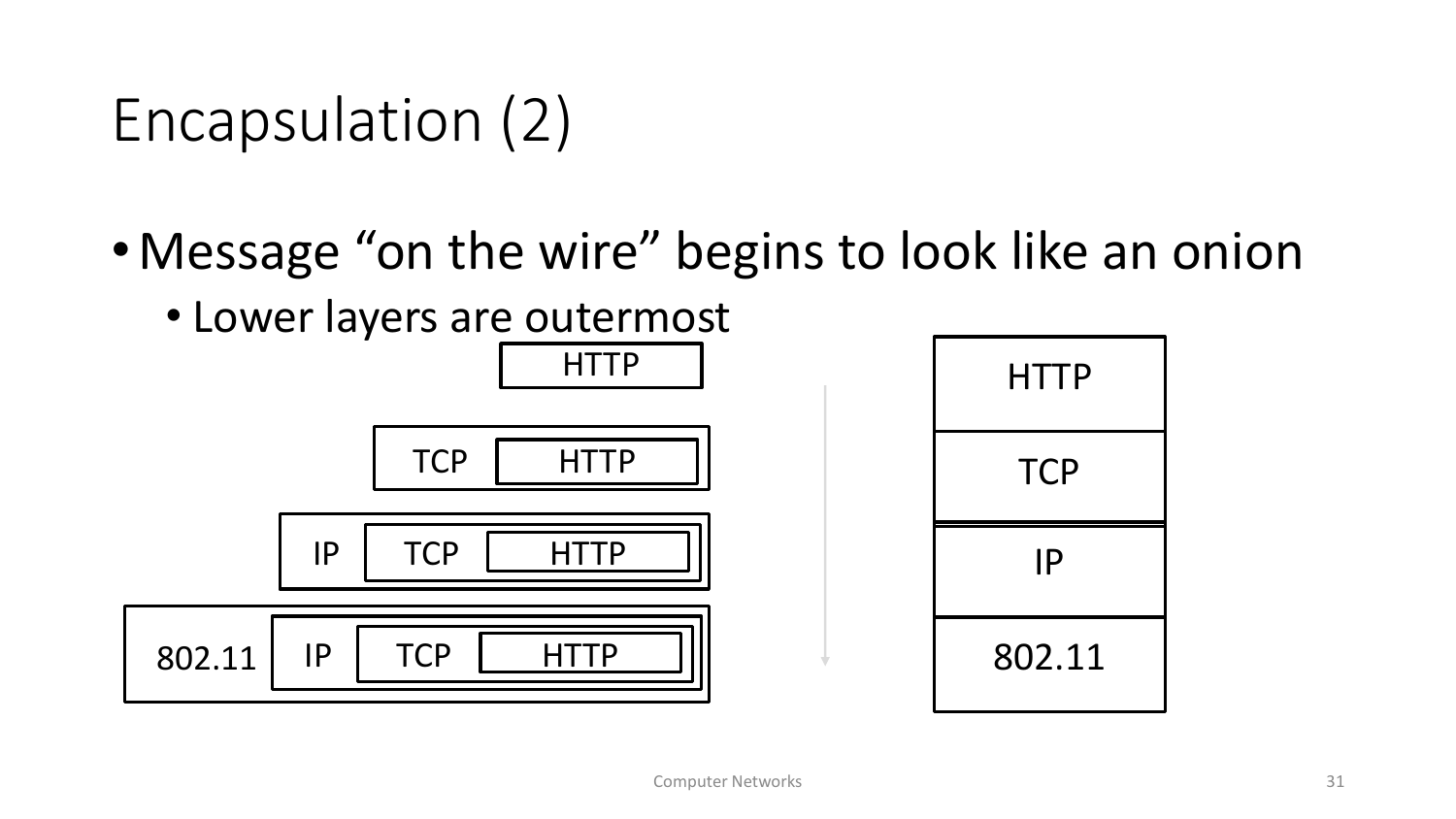# Encapsulation (3)

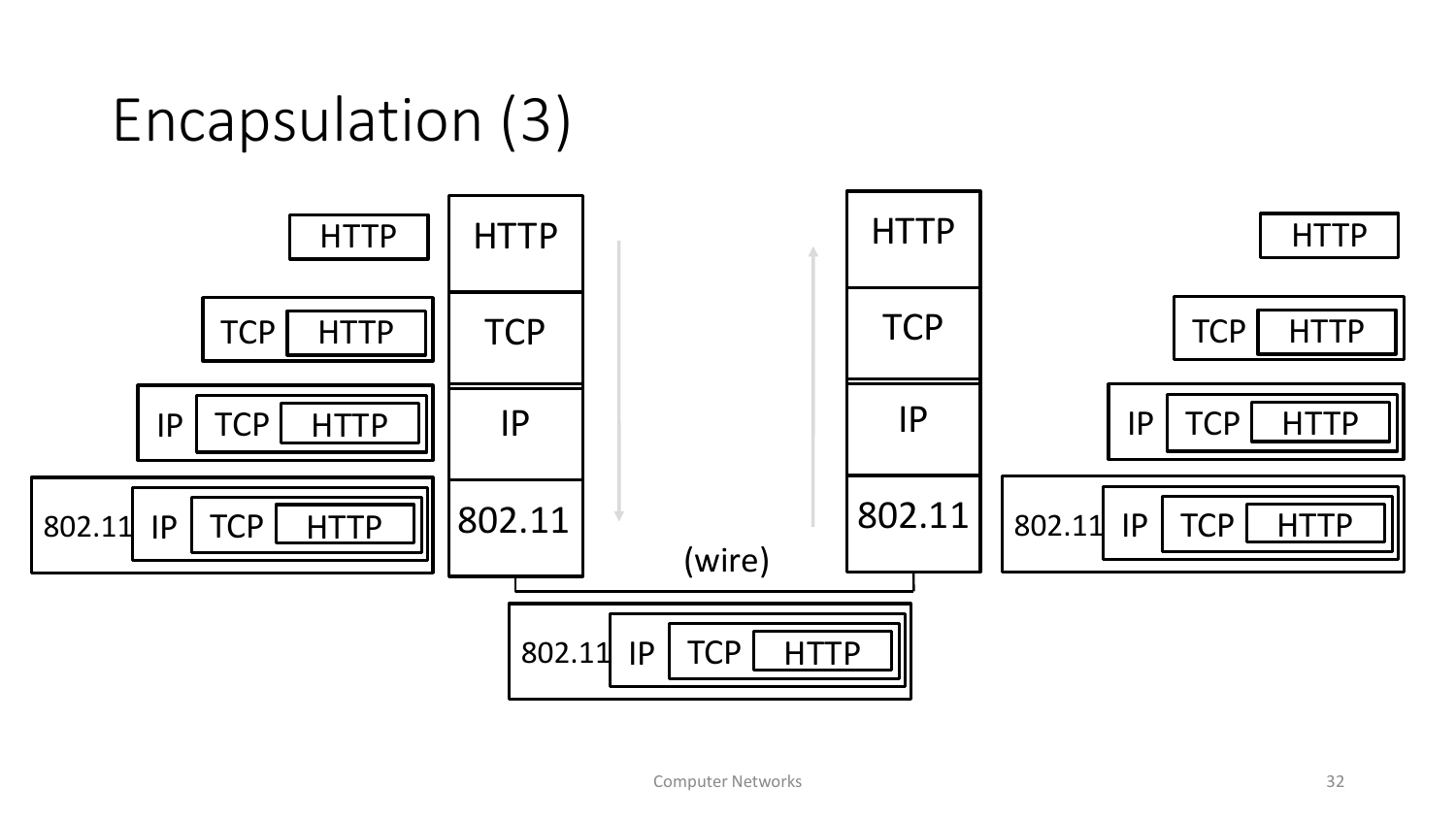# Encapsulation (4)

- Normally draw message like this:
	- Each layer adds its own header

| 802.11                         | IP. | <b>TCP</b> | <b>HTTP</b> |
|--------------------------------|-----|------------|-------------|
| $\perp$ First bits on the wire |     | Last bits  |             |

- More involved in practice
	- Trailers as well as headers, encrypt/compress contents
	- Segmentation (divide long message) and reassembly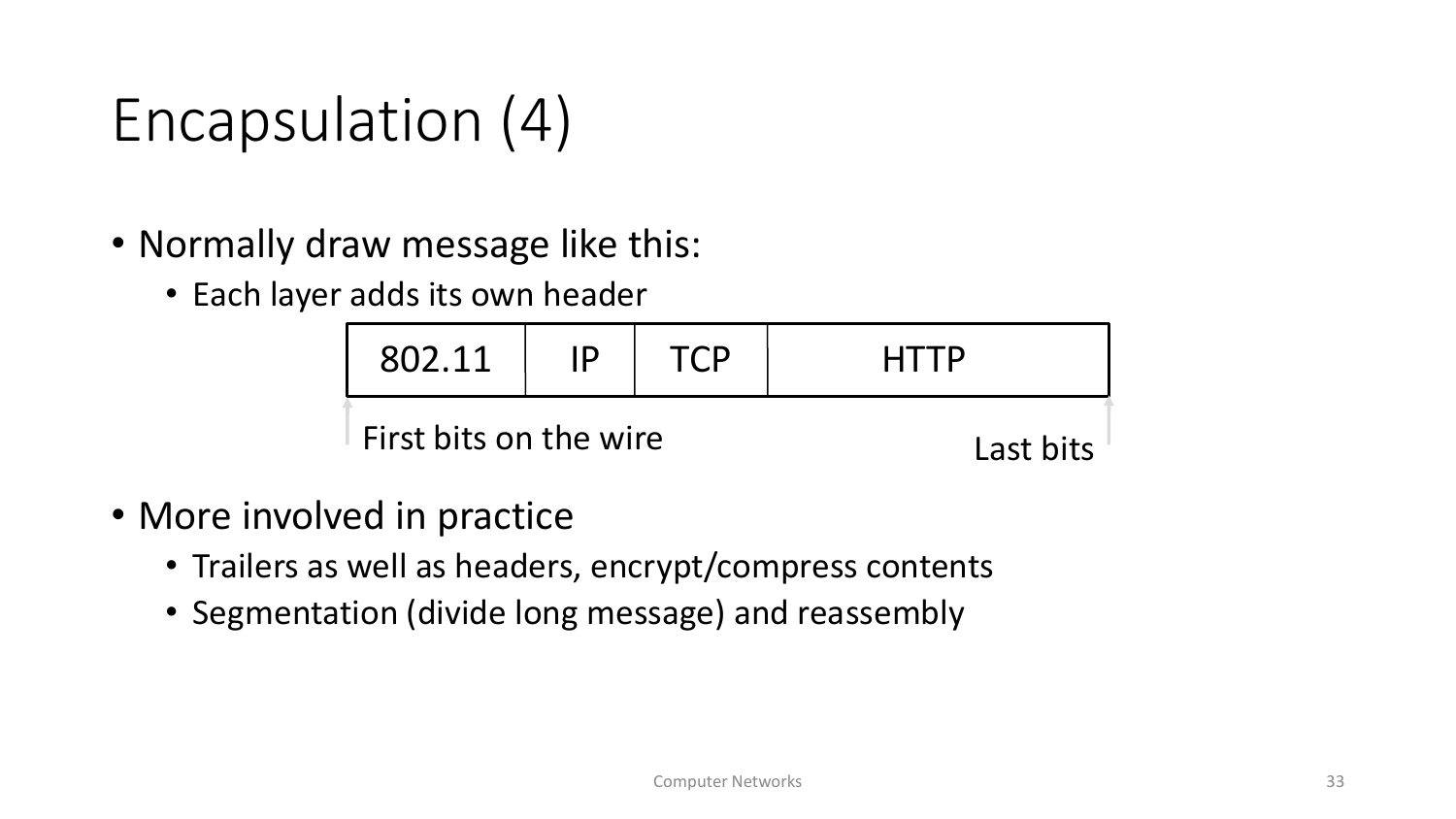# Demultiplexing

• Incoming message must be passed to the protocols that it uses

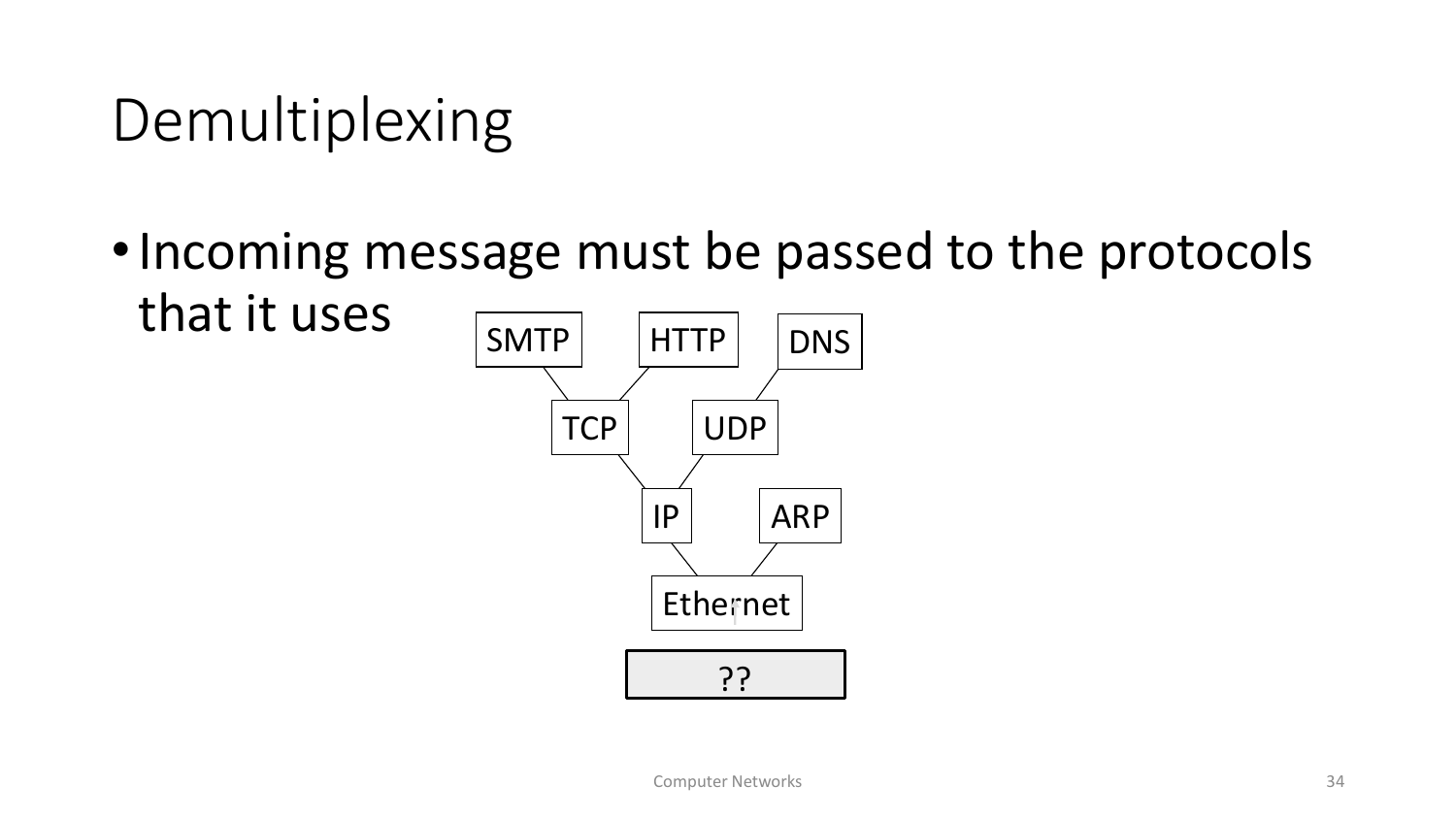# Demultiplexing (2)

• Done with demultiplexing keys in the headers

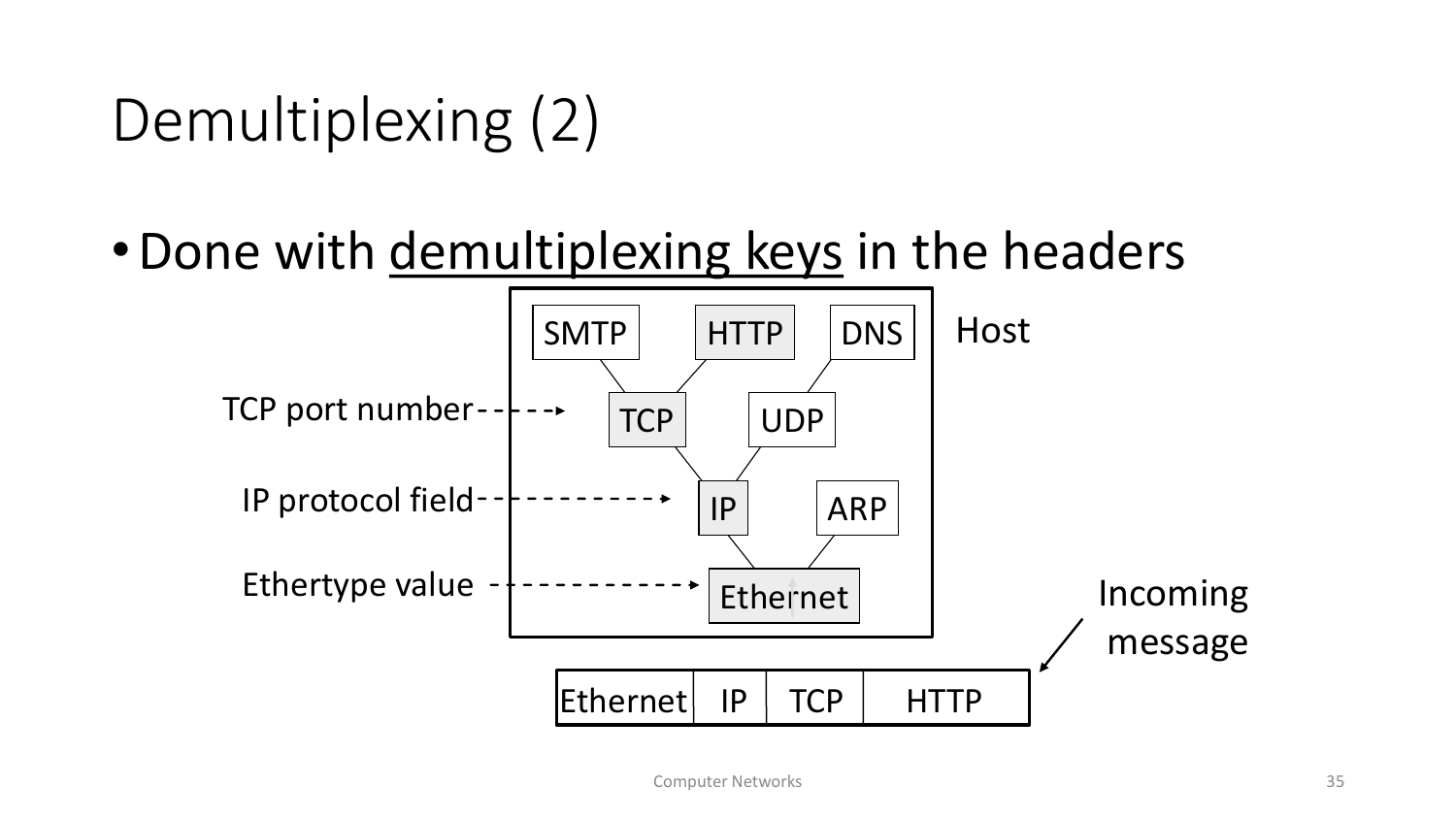### Advantage of Layering

#### •Information hiding and reuse

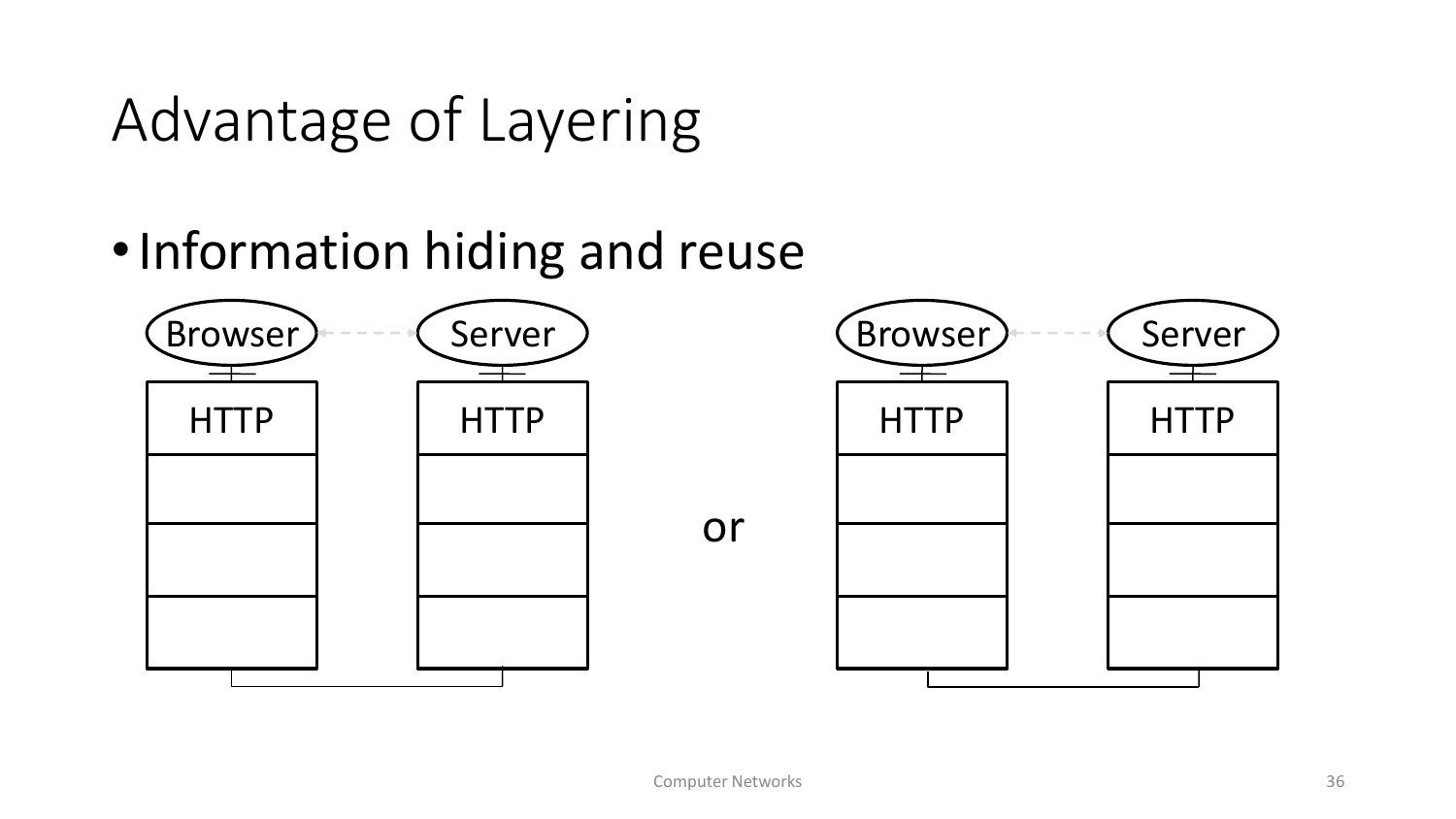# Advantage of Layering (2)

#### •Information hiding and reuse

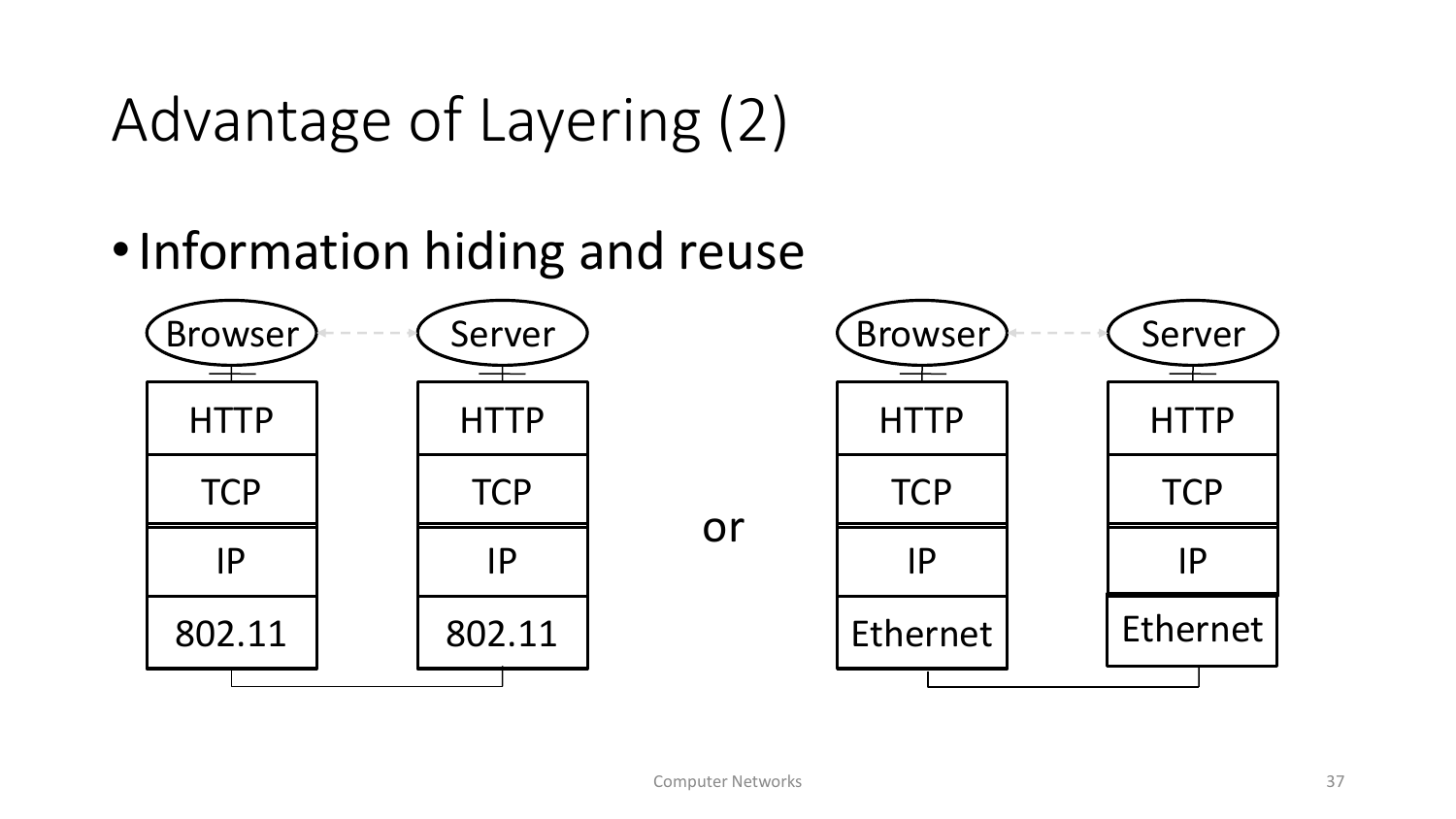```
Advantage of Layering (3)
```
•Using information hiding to connect different systems

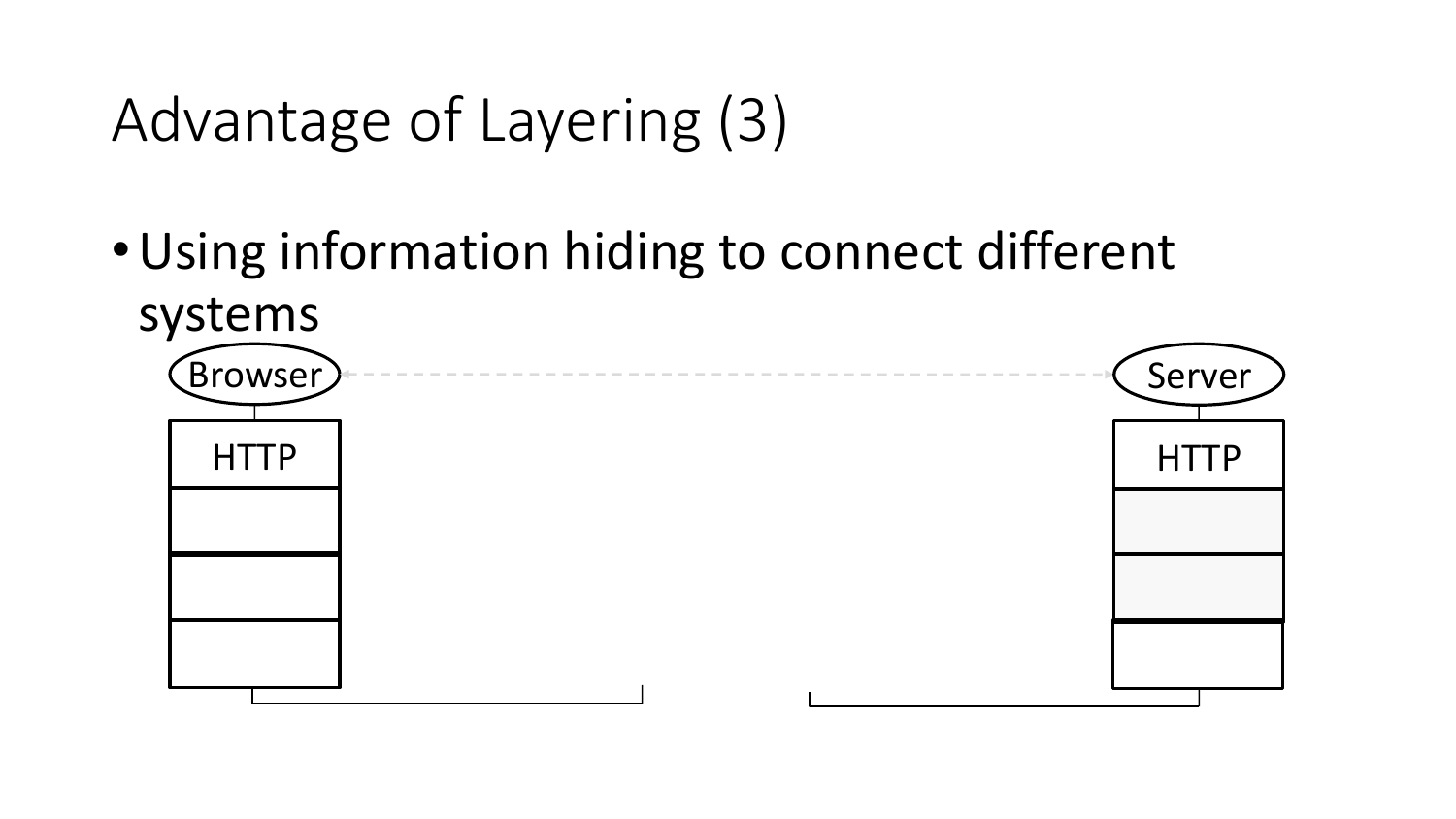### Advantage of Layering (4)

• Information hiding to connect different systems

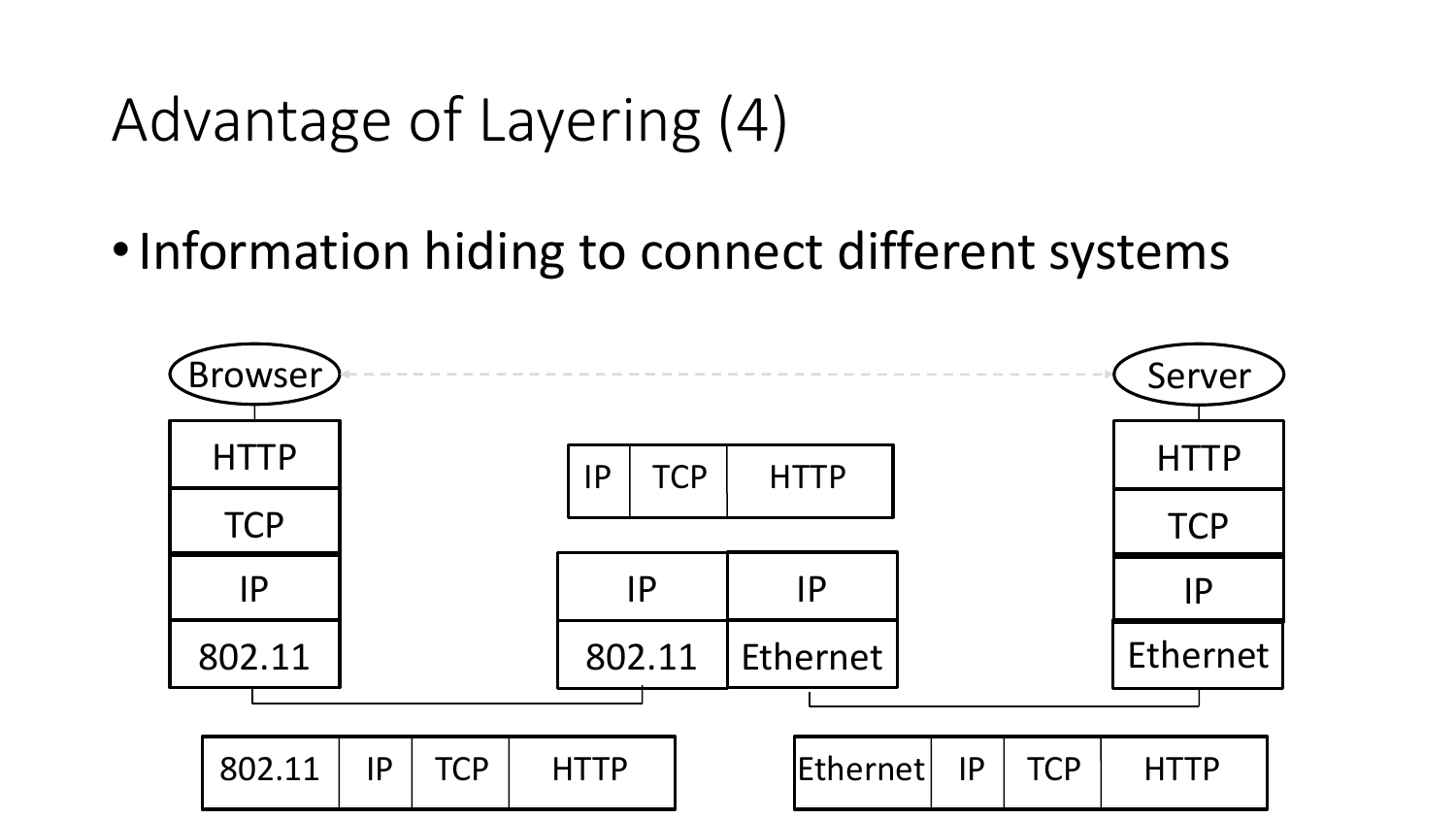### Advantage of Layering (5)

• Information hiding to connect different systems

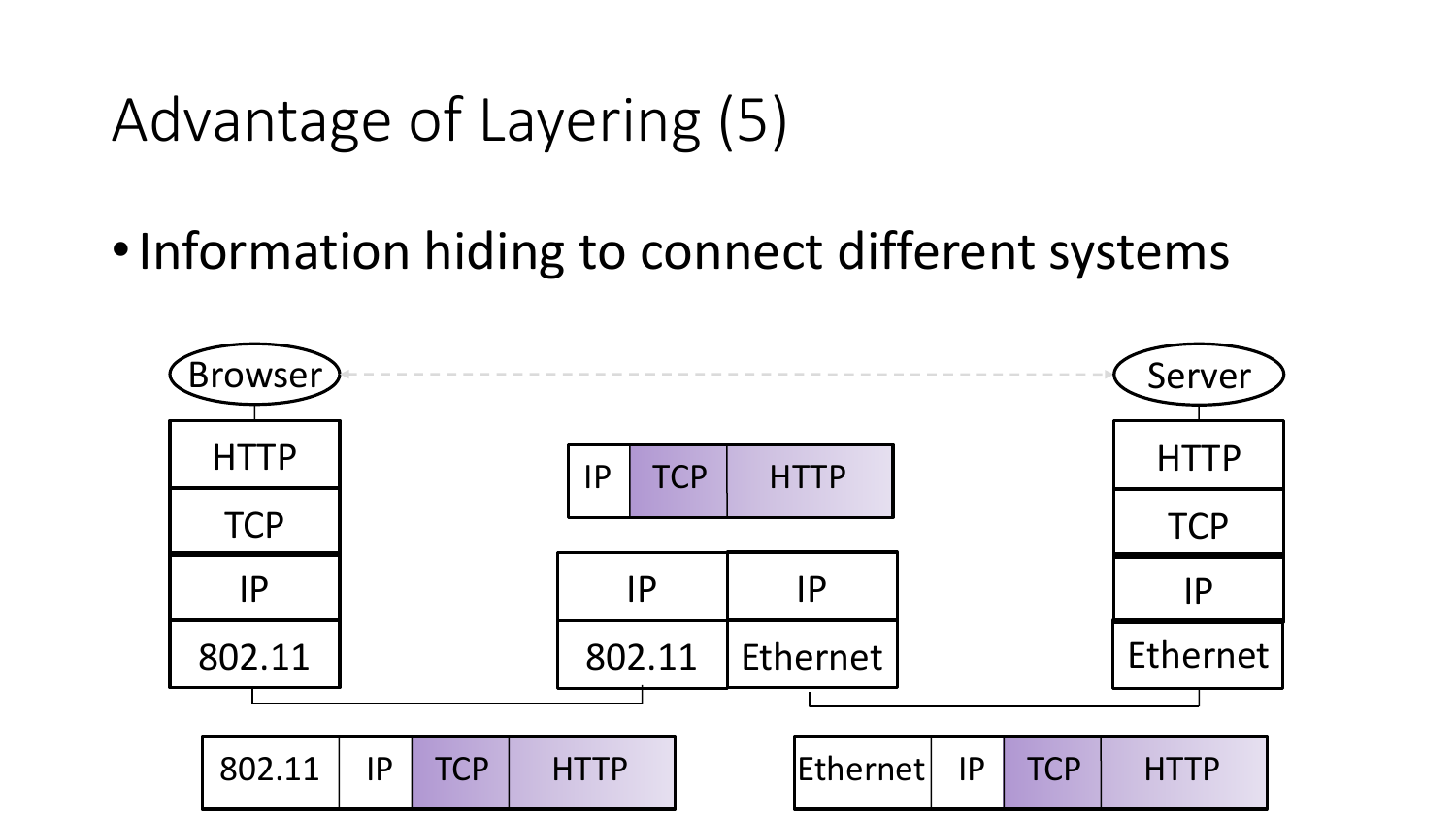# Disadvantages of Layering

- ?
- - -
		-
		-
		- -
- - -
- 
- -
	-
- - -
- 
- -
	-
	-
	-
- 
- -
	-
	- - - -
				- -
					-
					-
				-
		-
	-
- -
- 
- -
- 
- 
- 
- 
- 
- 
- 
- 
- 
- 
- 
- 
- 
- 
- 
- 
- 
- 
- 
- 
- 
- 
- 
- 
-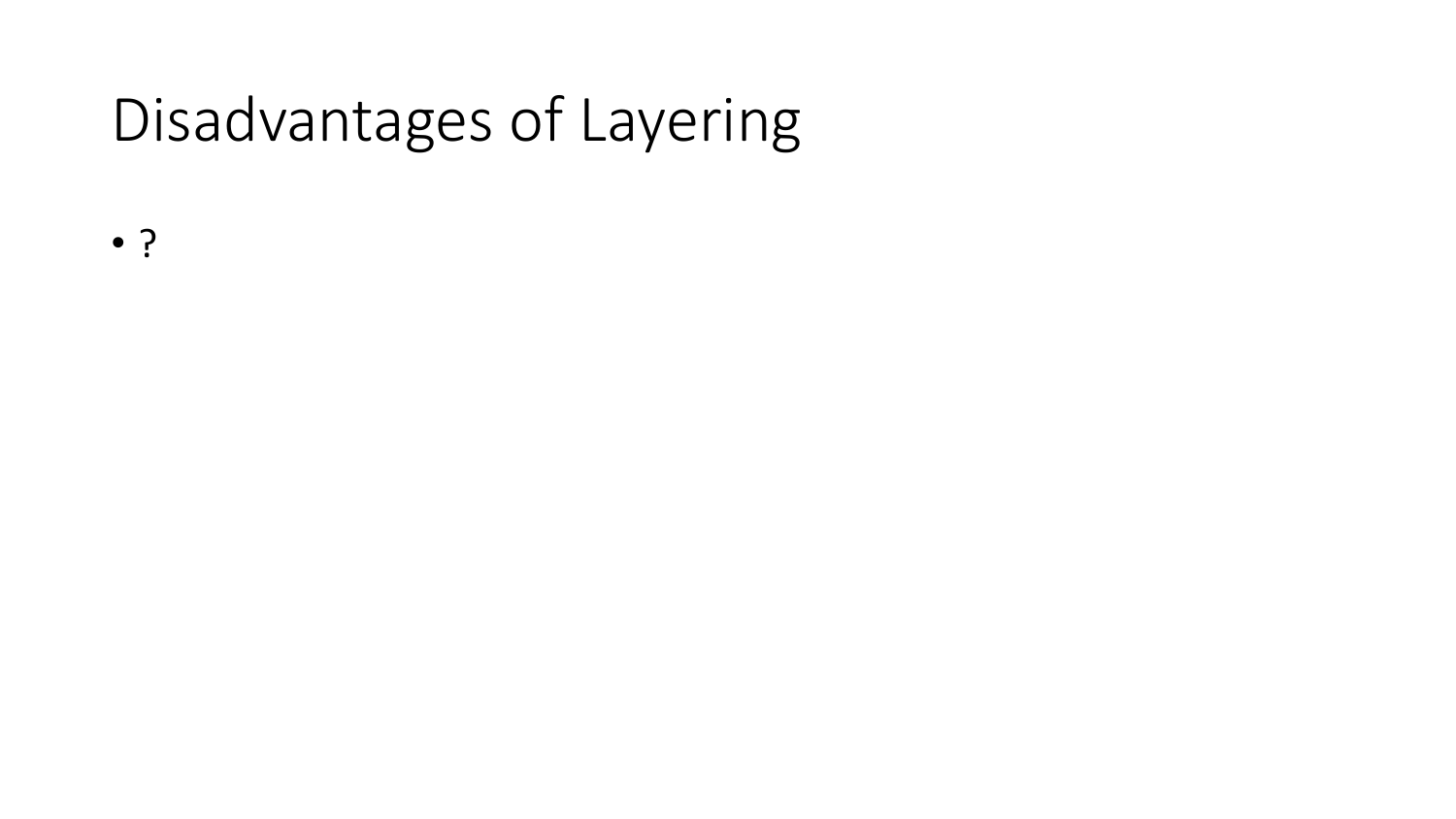# Disadvantage of Layering

- •Adds overhead
	- More problematic with short messages
- •Hides information
	- App might care about network properties (e.g., latency, bandwidth, etc)
	- Network may need to know about app priorities (e.g., QoS)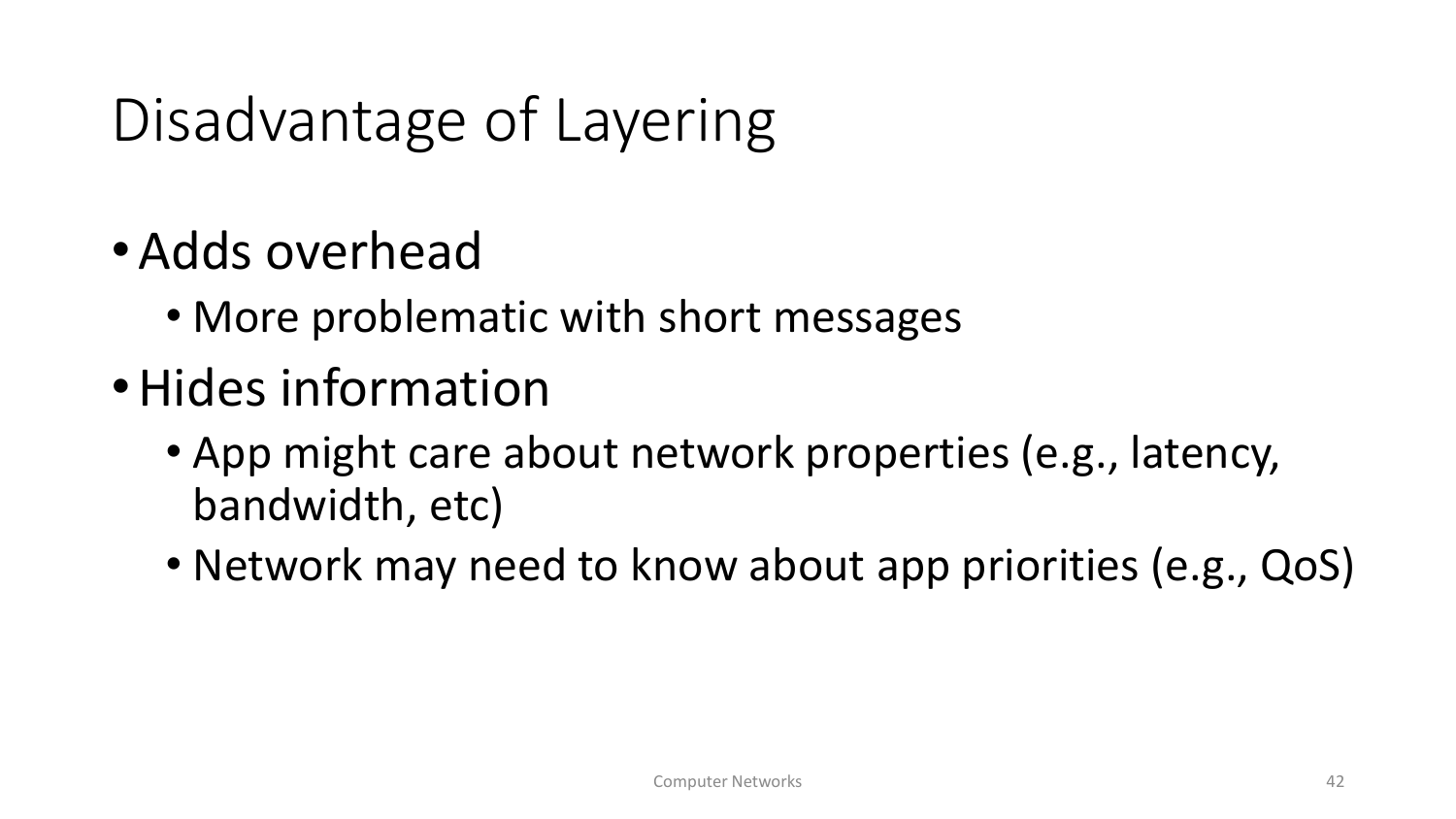## OSI Layers

| Layer                   | <b>Function</b>                                                                 | <b>Example</b>               |
|-------------------------|---------------------------------------------------------------------------------|------------------------------|
| <b>Application (7)</b>  | Services that are used with<br>end user applications                            | SMTP,                        |
| <b>Presentation (6)</b> | Formats the data so that it<br>can be viewed by the user<br>Encrypt and decrypt | JPG, GIF, HTTPS,<br>SSL, TLS |
| Session (5)             | Establishes/ends connections<br>between two hosts                               | NetBIOS, PPTP                |
| <b>Transport (4)</b>    | Responsible for the transport<br>protocol and error handling                    | TCP, UDP                     |
| Network (3)             | Reads the IP address form<br>the packet.                                        | Routers, Layer 3<br>Switches |
| Data Link (2)           | Reads the MAC address from<br>the data packet                                   | Switches                     |
| <b>Physical (1)</b>     | Send data on to the physical<br>wire.                                           | Hubs, NICS, Cable            |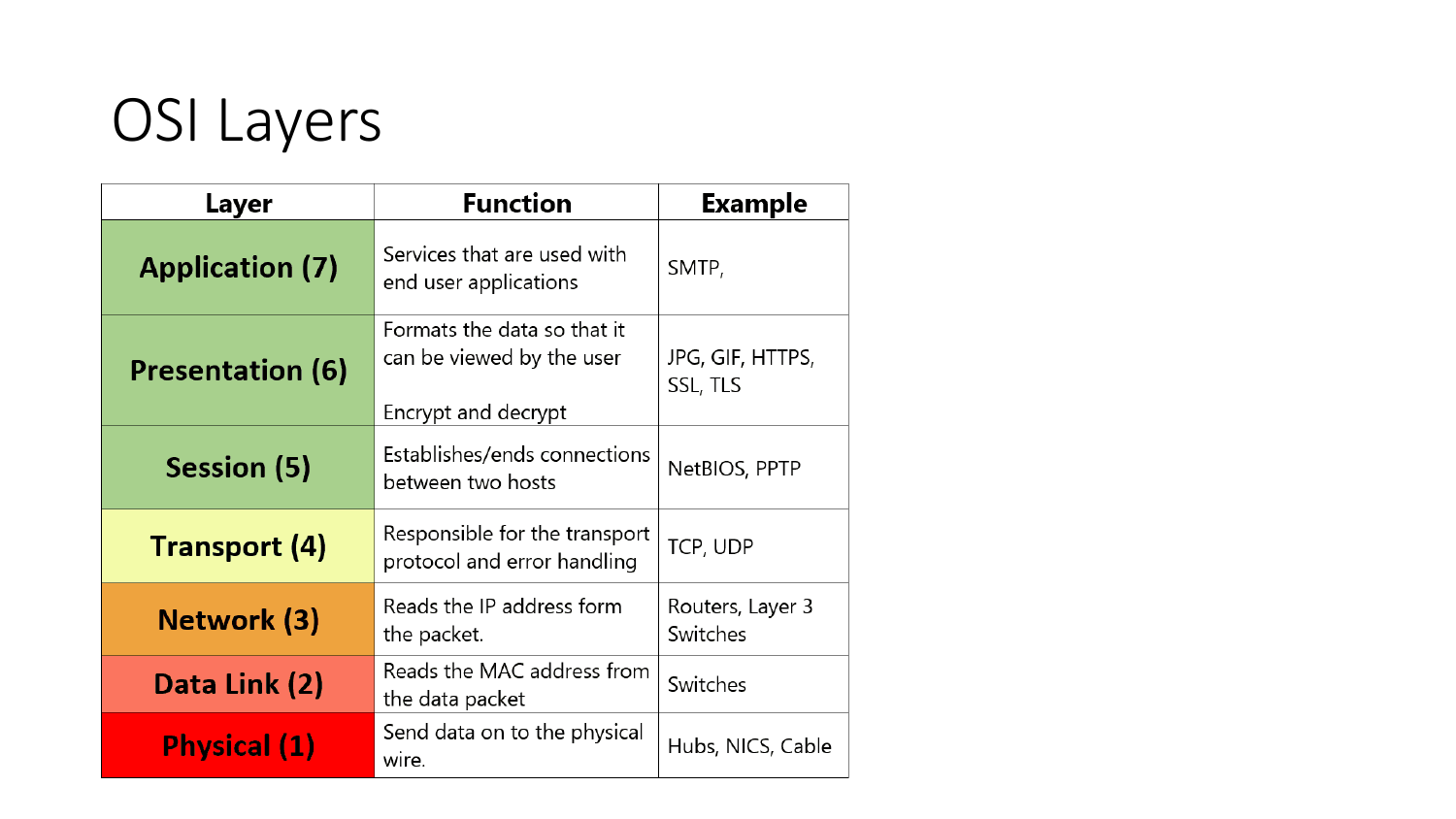### Protocols and Layering

• The real internet protocol stacks:

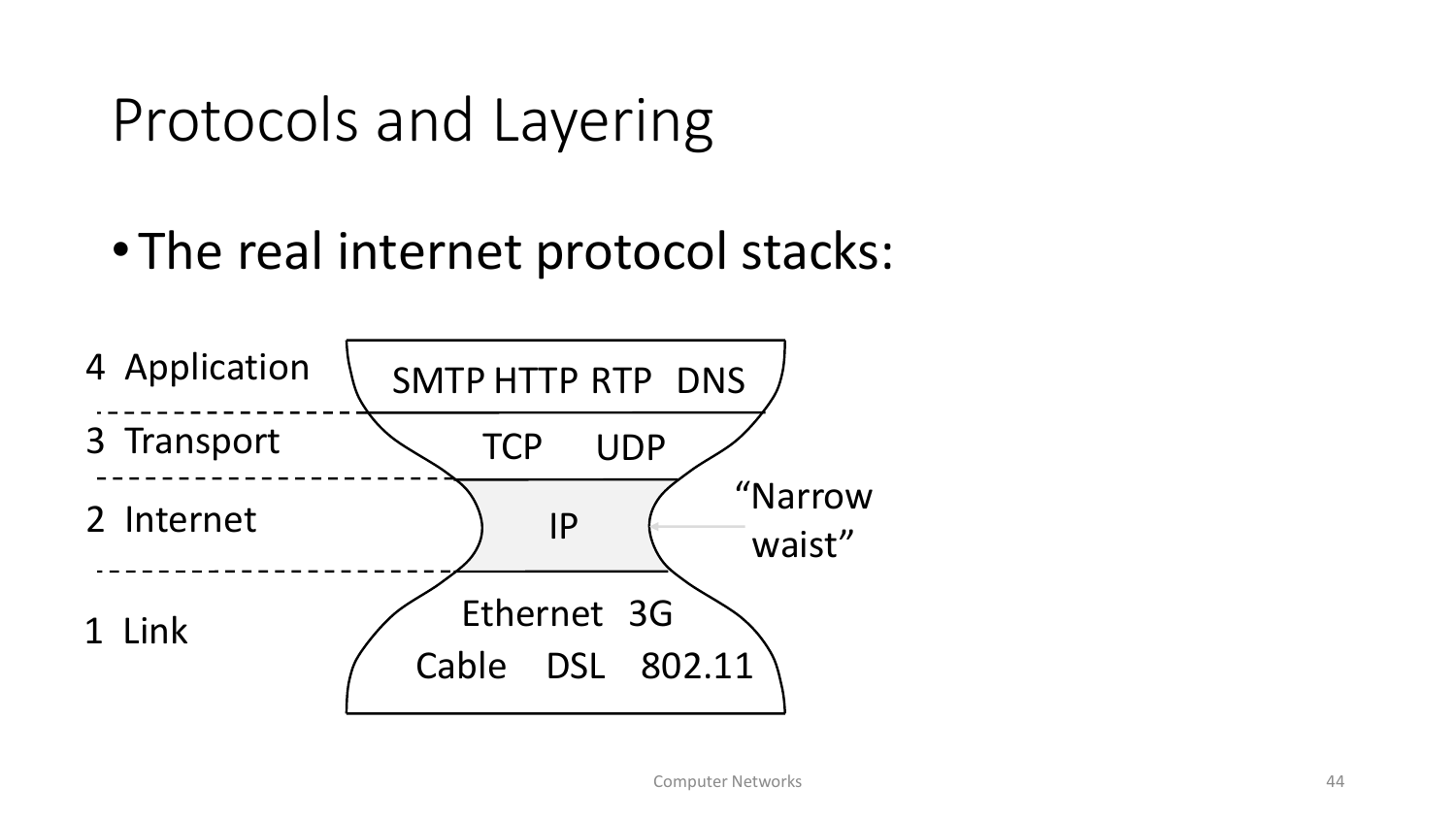### Course Reference Model

- •We mostly follow the Internet
	- A little more about the Physical layer, and alternatives
		-
		- $5$  | Application | Programs that use network service
		- $4$  | Transport |  $-$  Provides end-to-end data delivery
		- 3 | Network | Send packets over multiple networks
		- 2 | Link Send frames over one or more links
		- 1 | Physical  $\vert$  Send bits using signals